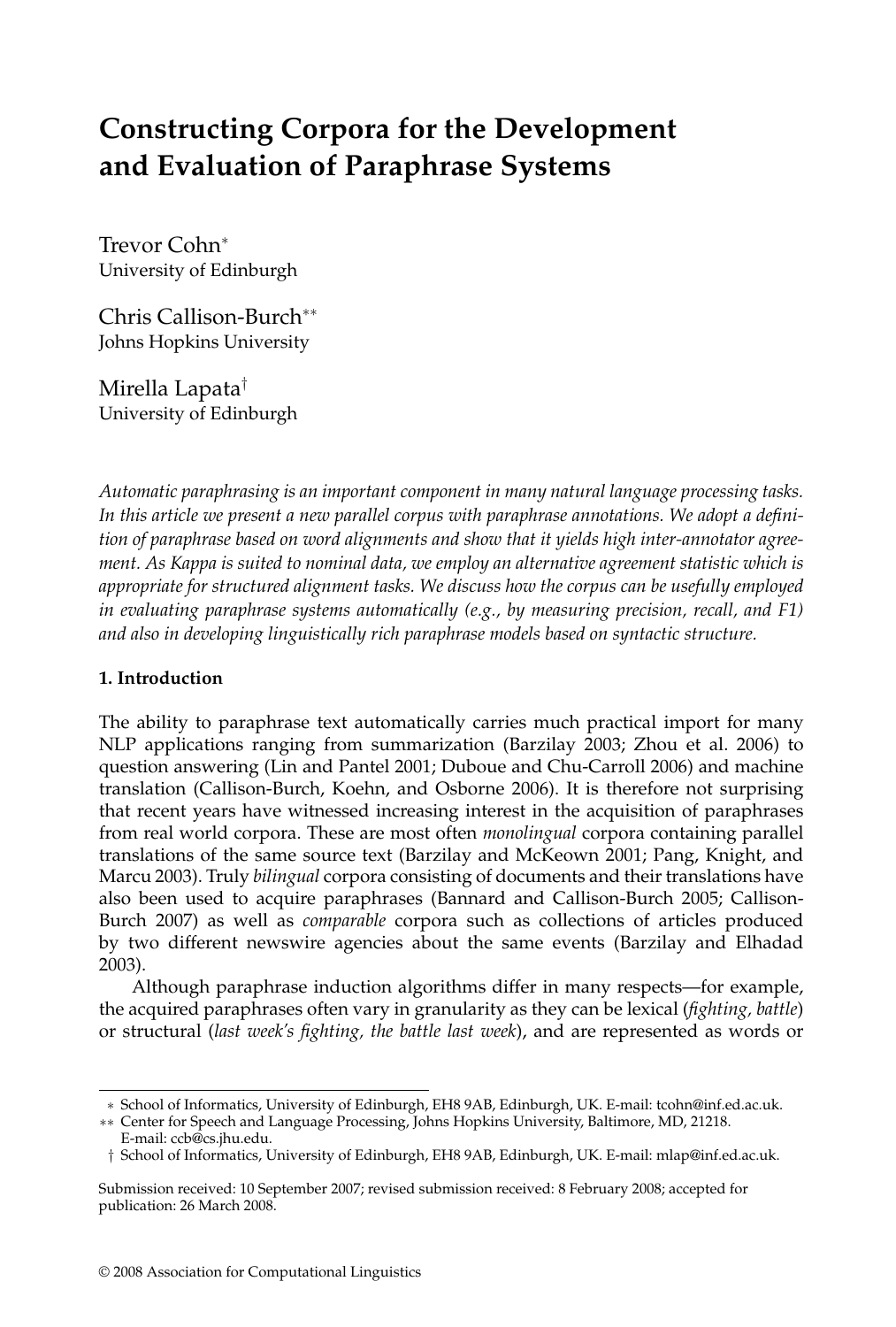syntax trees—they all rely on some form of alignment for extracting paraphrase pairs. In its simplest form, the alignment can range over individual words, as is often done in machine translation (Quirk, Brockett, and Dolan 2004). In other cases, the alignments range over entire trees (Pang, Knight, and Marcu 2003) or sentence clusters (Barzilay and Lee 2003).

The obtained paraphrases are typically evaluated via human judgments. Paraphrase pairs are presented to judges who are asked to decide whether they are semantically equivalent, that is, whether they can be generally substituted for one another in the same context without great information loss (Barzilay and Lee 2003; Barzilay and McKeown 2001; Pang, Knight, and Marcu 2003; Bannard and Callison-Burch 2005). In some cases the automatically acquired paraphrases are compared against manually generated ones (Lin and Pantel 2001) or evaluated indirectly by demonstrating performance increase for a specific application, such as machine translation (Callison-Burch, Koehn, and Osborne 2006).

Unfortunately, manually evaluating paraphrases in this way has at least three drawbacks. First, it is infeasible to performfrequent evaluations when assessing incremental system changes or tuning system parameters. Second, it is difficult to replicate results presented in previous work because there is no standard corpus, and no standard evaluation methodology. Consequently comparisons across systems are few and far between. The third drawback concerns the evaluation studies themselves, which primarily focus on precision. Recall is almost never evaluated directly in the literature. And this is for a good reason: There is no guarantee that participants will identify the same set of paraphrases as each other or with a computational model. The problem relates to the nature of the paraphrasing task, which has so far eluded formal definition (see the discussion in Barzilay [2003]). Such a definition is not so crucial when assessing precision, because subjects are asked to rate the paraphrases without actually having to identify them. However, recall might be measured with respect to some set of "goldstandard" paraphrases which will have to be collected according to some concrete definition.

In this article we present a resource that could potentially be used to address these problems. Specifically, we create a monolingual parallel corpus with human paraphrase annotations. Our working definition of paraphrase is based on word and phrase<sup>1</sup> alignments between semantically equivalent sentences. Other definitions are possible, for instance we could have asked our annotators to identify all constituents that are more or less meaning preserving in our parallel corpus. We chose to work with alignments for two reasons. First, the notion of alignment appears to be central in paraphrasing—most existing paraphrase induction algorithms rely on alignments either implicitly or explicitly for identifying paraphrase units. Secondly, research in machine translation, where several gold-standard alignment corpora have been created, shows that word alignments can be identified reliably by annotators (Melamed 1998; Och and Ney 2000b; Mihalcea and Pedersen 2003; Martin, Mihalcea, and Pedersen 2005). We therefore create word alignments similar to those observed in machine translation, namely, featuring one-to-one, one-to-many, many-to-one, and many-to-many links between words. Alignment blocks larger than one-to-one are used to specify phrase correspondences.

<sup>1</sup> Our definition of the term *phrase* follows the SMT literature. It refers to any contiguous sequence of words, whether it is a syntactic constituent or not. See Section 2 for details.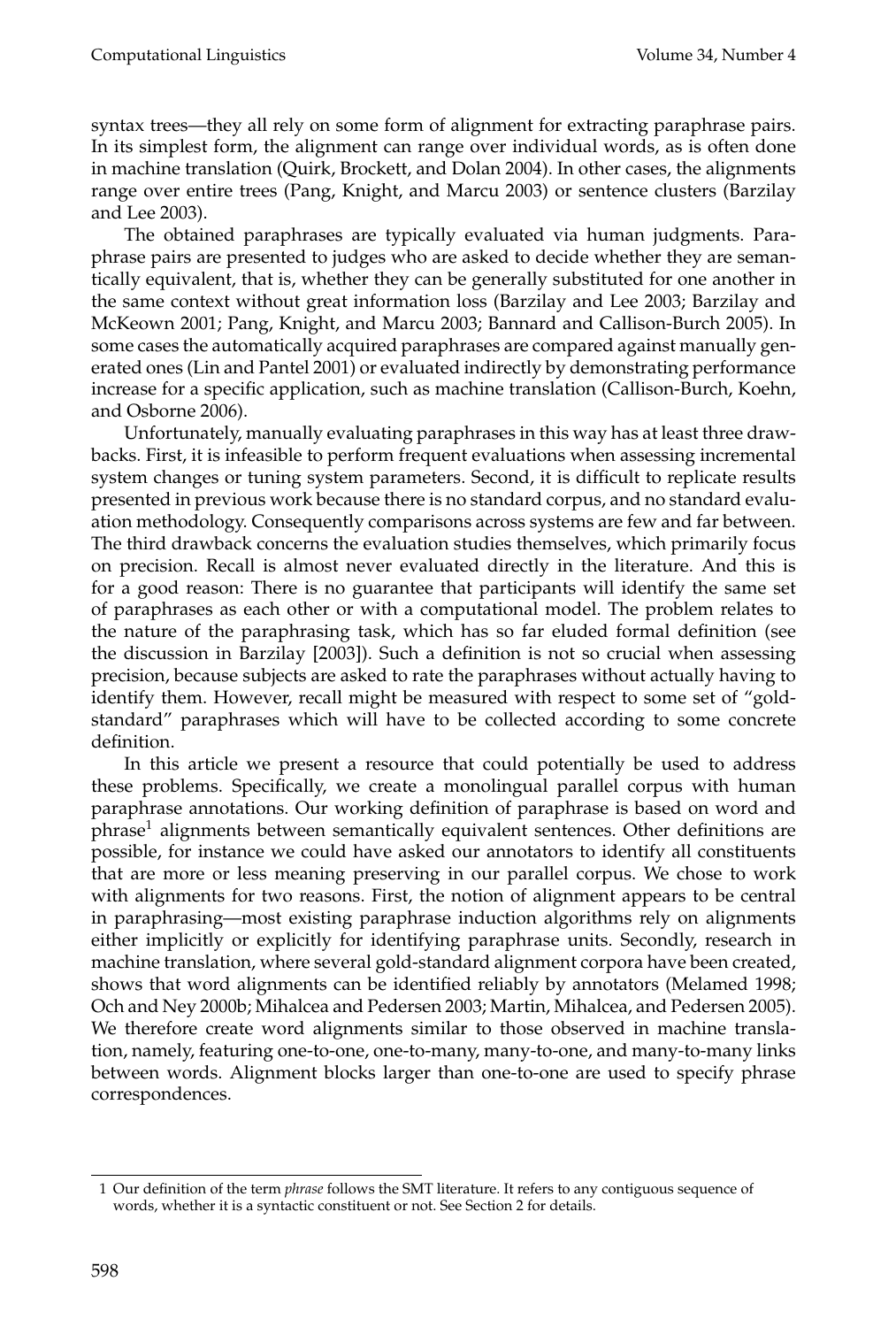In the following section we explain how our corpus was created and summarize our annotation guidelines. Section 3 gives the details of an agreement study, demonstrating that our annotators can identify and align paraphrases reliably. We measure agreement using alignment overlap measures from the SMT literature, and also introduce a novel agreement statistic for non-enumerable labeling spaces. Section 4 illustrates how the corpus can be used in paraphrase research, for example, as a test set for evaluating the output of automatic systems or as a training set for the development of paraphrase systems. Discussion of our results concludes the article.

## **2. Corpus Creation and Annotation**

Our corpus was compiled from three data sources that have been previously used for paraphrase induction (Barzilay and McKeown 2001; Pang, Knight, and Marcu 2003; Dolan, Quirk, and Brockett 2004): the Multiple-Translation Chinese (MTC) corpus, Jules Verne's *Twenty Thousand Leagues Under the Sea* novel (Leagues), and the Microsoft Research (MSR) paraphrase corpus. These are monolingual parallel corpora, aligned at the sentence level. Both source and target sentences are in English, and express the same content using different surface forms.

The MTC corpus contains news stories from three sources of journalistic Mandarin Chinese text.<sup>2</sup> These stories were translated into English by 11 translation agencies. Because the majority of the translators were non-native English speakers, occasionally translations contain syntactic or grammatical errors and are not entirely fluent. After inspection, we identified four translators with consistently fluent English, and used their sentences for our corpus. The Leagues corpus contains two English translations of the French novel *Twenty Thousand Leagues Under the Sea*. The corpus was created by Tagyoung Chung and manually aligned at the *paragraph* level.<sup>3</sup> In order to obtain *sentence* level paraphrase pairs, we sampled from the subset of one-to-one sentence alignments. The MSR corpus was harvested automatically from online news sources.<sup>4</sup> The obtained sentence pairs were further submitted to judges who rated them as being semantically equivalent or not (Dolan, Quirk, and Brockett 2004). We only used semantically equivalent pairs. The sentence pairs were filtered for length ( $\leq$  50) and length ratio ( $\leq 1:9$  between the shorter and longer sentence). This was necessary to prune out incorrectly aligned sentences.

We randomly sampled 300 sentence pairs from each corpus (900 in total). Of these, 300 pairs (100 per corpus) were first annotated by two coders to assess inter-annotator agreement. The remaining 600 sentence pairs were split into two distinct sets, each consisting of 300 sentences (100 per corpus), and were annotated by a single coder. Each coder annotated the same amount of data. In addition, we obtained a trial set of 50 sentences from the MTC corpus which was used for familiarizing our annotators with the paraphrase alignment task (this set does not form part of the corpus). In sum, we obtained paraphrase annotations for 900 sentence pairs, 300 of which are doubly annotated.

To speed up the annotation process, the data sources were first aligned automatically and then hand-corrected. We used Giza++ (Och and Ney 2003), a publicly available

<sup>2</sup> The corpus is made available by the LDC, Catalog Number LDC2002T01, ISBN 1-58563-217-1.

<sup>3</sup> The corpus can be downloaded from http://www.isi.edu/∼knight/.

<sup>4</sup> The corpus is available at http://research.microsoft.com/research/downloads/Details/607D14D9- 20CD-47E3-85BC-A2F65CD28042/Details.aspx.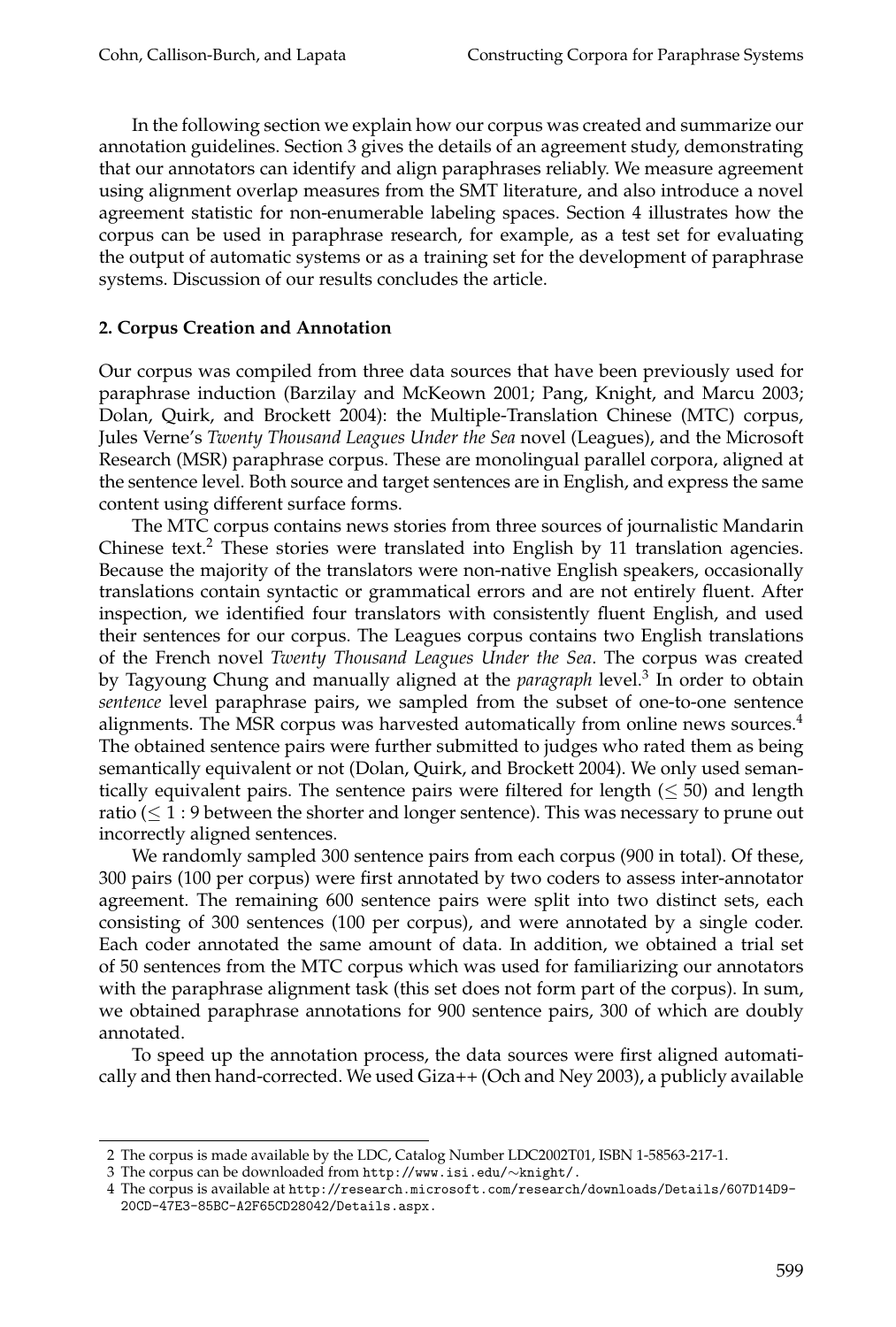implementation of the IBM word alignment models (Brown et al. 1993). Giza++ was trained on the full 993-sentence MTC part1 corpus<sup>5</sup> using all 11 translators and all pairings of English translations as training instances. This resulted in  $55 = \frac{11 \cdot (11 - 1)}{2}$  training pairs per sentence and a total of 54, 615 training pairs. In addition, we augmented the training data with a word-identity lexicon, as proposed by Quirk, Brockett, and Dolan (2004). This follows standard practice in SMT where entries froma bilingual dictionary are added to the training set (Och and Ney 2000a), except in our case the "dictionary" is monolingual and specifies that each word type can be paraphrased as itself. This is necessary in order to informGiza++ about word identity.

A common problem with automatic word alignments is that they are asymmetric: one source word can only be aligned to one target word, whereas one target word can be aligned to multiple source words. In SMT, word alignments are typically predicted in both directions: source-to-target and target-to-source. These two alignments are then merged (symmetrized) to produce the final alignment (Koehn, Och, and Marcu 2003). Symmetrization improves the alignment quality compared to that of a single directional model, while also allowing a greater range of alignment types (i.e., some many-toone, one-to-many, and many-to-many alignments can be produced). Analogously, we obtained word alignments in both directions<sup>6</sup> which we subsequently merged by taking their intersection. This resulted in a high precision and low recall alignment.

Our annotators (two linguistics graduates) were given pairs of sentences and asked to show which parts of these were in *correspondence* by aligning themon a word-byword basis.<sup>7</sup> Our definition of alignment was fairly general (Och and Ney 2003): Given a source string  $X = x_1, \ldots, x_N$  and a target string  $Y = y_1, \ldots, y_M$ , an alignment A between two word strings is the subset of the Cartesian product of the word positions:

$$
\mathcal{A} \subseteq \{(n,m): n=1,\ldots,N; m=1,\ldots,M\}
$$
 (1)

We did not provide a formal definition of what constitutes a correspondence. As a rule of thumb, annotators were told to align words or phrases  $x \leftrightarrow y$  in two sentences (*X*,*Y*) whenever the words *x* could be substituted for *y* in *Y*, or vice versa. This relationship should hold within the context of the sentence pair in question: the relation  $x \leftrightarrow y$ need not hold in general contexts. Trivially this definition allowed for identical word pairs.

Following common practice (Och, Tillmann, and Ney 1999; Och and Ney 2003; Daumé III and Marcu 2004), we distinguished between *sure* (S) and *possible* (P) alignments, where  $S \subseteq P$ . The intuition here is that sure alignments are clear-cut decisions and typical of genuinely substitutable words or phrases, whereas possible alignments flag a correspondence that has slightly divergent syntax or semantics. Annotators were encouraged to produce sure alignments. They were also instructed to prefer smaller alignments whenever possible, but were allowed to create larger block alignments. Smaller alignments were generally used to indicate lexical correspondences, whereas block alignments were reserved for non-compositional phrase pairs (e.g., idiomatic expressions) or simply expressions with radically different syntax or vocabulary. In

<sup>5</sup> The IBM alignment models require a large amount of parallel data to yield reliable alignments. We therefore selected the MTC for training purposes as it was the largest of our parallel corpora.

<sup>6</sup> We used five iterations for each of Model 1, Model 2, and the HMM model.

<sup>7</sup> The annotation was conducted using a Web-based alignment tool available at http://demo.linearb.co.uk/paraphrases/.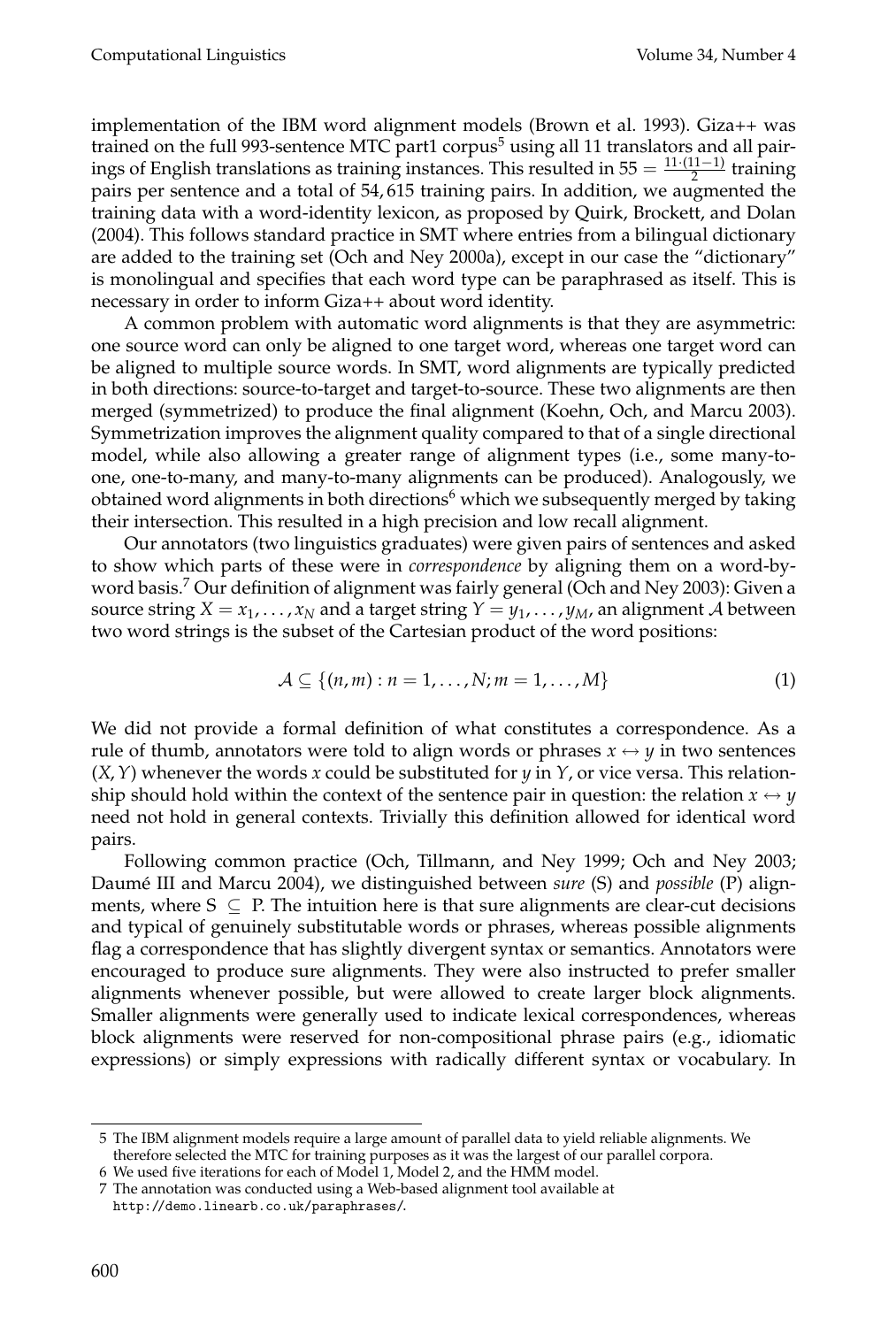

**Figure 1**

Manual alignment between two sentence pairs from the MTC corpus, displayed as a grid. Black squares represent sure alignment, gray squares represent possible alignment.

cases where information in one sentence was not present in the other, the annotators were asked to leave this information unaligned.

Finally, annotators were given a list of heuristics to help them decide how to make alignments in cases of ambiguity. These heuristics handled the alignment of named entities (e.g., *George Bush*) and definite descriptions (e.g., *the president*), tenses (e.g., *had been* and *shall be*), noun phrases with mismatching determiners (e.g., *a man* and *the man*), verb complexes (e.g., *was developed* and *had been developed*), phrasal verbs (e.g., *take up* and *accept*), genitives (e.g., *Bush's infrequent speeches* and *the infrequent speeches by Bush*), pronouns, repetitions, typographic errors, and approximate correspondences. For more details, we refer the interested reader to our annotation guidelines.<sup>8</sup>

Figure 1 shows the alignment for two sentence pairs from the MTC corpus. The first pair (*Australia is concerned with the issue of carbon dioxide emissions.* ↔ *The problem of greenhouse gases has attracted Australia's attention.*) contains examples of word-toword (*the*  $\leftrightarrow$  *The*; *issue*  $\leftrightarrow$  *problem*; *of*  $\leftrightarrow$  *of*; *Australia*  $\leftrightarrow$  *Australia*) and many-to-many alignments (*carbon dioxide emissions*  $\leftrightarrow$  *greenhouse gases*). Importantly, we do not use a large many-to-many block for *Australia is concerned with* and *has attracted Australia's attention* because it is possible to decompose the two phrases into smaller alignments. The second sentence pair illustrates a possible alignment (*could have very long term effects*  $\leftrightarrow$  *was of profound significance*) indicated by the gray squares. Possible alignments are used here because the two phrases only loosely correspond to each other. Possible alignments are also used to mark significant changes in syntax where the words denote a similar concept: for example, in cases where two words have the same stem but are

<sup>8</sup> Both the corpus and the annotation guidelines can be found at: http://homepages.inf.ed.ac.uk/ tcohn/paraphrase corpus.html.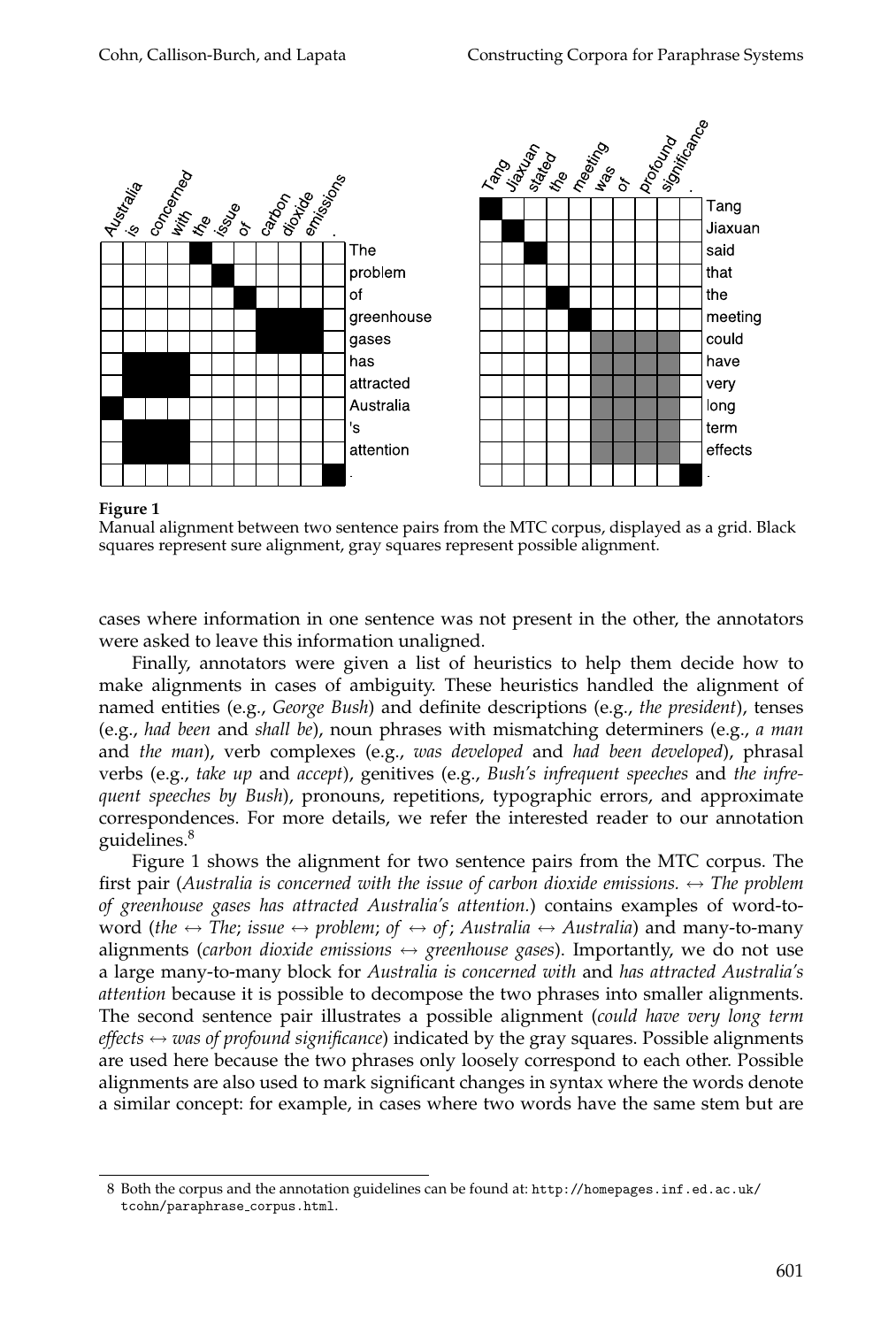expressed with different parts of speech, (e.g., *co-operative*  $\leftrightarrow$  *cooperation*) or when two verbs are used that are not synonyms (e.g., *this is also*  $\leftrightarrow$  *this also marks*).

# **3. Human Agreement**

As mentioned in the previous section, 300 sentence pairs (100 pairs from each subcorpus) were doubly annotated, in order to measure inter-annotator agreement. Here, we treat one annotator as gold-standard (reference) and measure the extent to which the other annotator deviates from this reference.

*Word-Based Measures.* The standard technique for evaluating word alignments is to represent themas a set of links (i.e., pairs of words) and compare themagainst goldstandard alignments. The quality of an alignment  $A$  (defined in Equation (1)) compared to reference alignment  $\beta$  can be then computed using standard recall, precision, and F1 measures (Och and Ney 2003):

$$
Precision = \frac{|\mathcal{A}_S \cap \mathcal{B}_P|}{|\mathcal{A}_S|} \qquad Recall = \frac{|\mathcal{A}_P \cap \mathcal{B}_S|}{|\mathcal{B}_S|} \qquad F1 = \frac{2 \cdot Precision \cdot Recall}{Precision + Recall} \tag{2}
$$

where the subscripts *S* and *P* denote sure and possible word alignments, respectively. Note that both precision and recall are asymmetric in that they compare sets of possible and sure alignments. This is designed to be maximally generous: sure predictions which are present in the reference as possibles are not penalized in precision, and the converse applies for recall. We adopt Fraser and Marcu (2007)'s definition of F1, an F-measure between precision and recall over the sure and possibles. They argue that it is a better alternative to the commonly used Alignment Error Rate (AER), which does not sufficiently penalize unbalanced precision and recall.<sup>9</sup> As our corpus is monolingual, in order to avoid artificial score inflation, we limit the precision and recall calculations to consider only pairs of non-identical words (and phrases, as discussed subsequently).

To give an example, consider the sentence pairs in Figure 2, whose alignments have been produced by the two annotators A (left) and B (right). Table 1 shows the individual word alignments for each annotator and their type (sure or possible). In order to measure F1, we must first estimate *Precision* and *Recall* (see Equation (2)). Treating annotator B as the gold standard,  $|\mathcal{A}_S| = 4$ ,  $|\mathcal{B}_S| = 5$ ,  $|\mathcal{A}_S \cap \mathcal{B}_P| = 4$ , and  $|\mathcal{A}_P \cap \mathcal{B}_S| = 4$ . This results in a precision of  $\frac{4}{4} = 1$ , a recall of  $\frac{4}{5}$ , and F1 of  $\frac{2 \times 1 \times 0.8}{1+0.8} = 0.89$ . Note that we ignore alignments over identical words (i.e., *discussed*  $\leftrightarrow$  *discussed, the*  $\leftrightarrow$  *the, and*  $\leftrightarrow$  *and, .* ↔ *.*).

*Phrase-Based Measures.* The given definitions are all word-based; however, our annotators, and several paraphrasing models, create correspondences not only between words but also between phrases. To take this into account, we also evaluate these measures over larger blocks (similar to Ayan and Dorr [2006]). Specifically, we extract phrase pairs from the alignments produced by our annotators using a modified version of the standard SMT phrase extraction heuristic (Och, Tillmann, and Ney 1999). The heuristic

<sup>9</sup> Fraser and Marcu (2007) also argue for an unbalanced F-measure to bias towards recall. This is shown to correlate better with translation quality. For paraphrasing it is not clear if such a bias would be beneficial.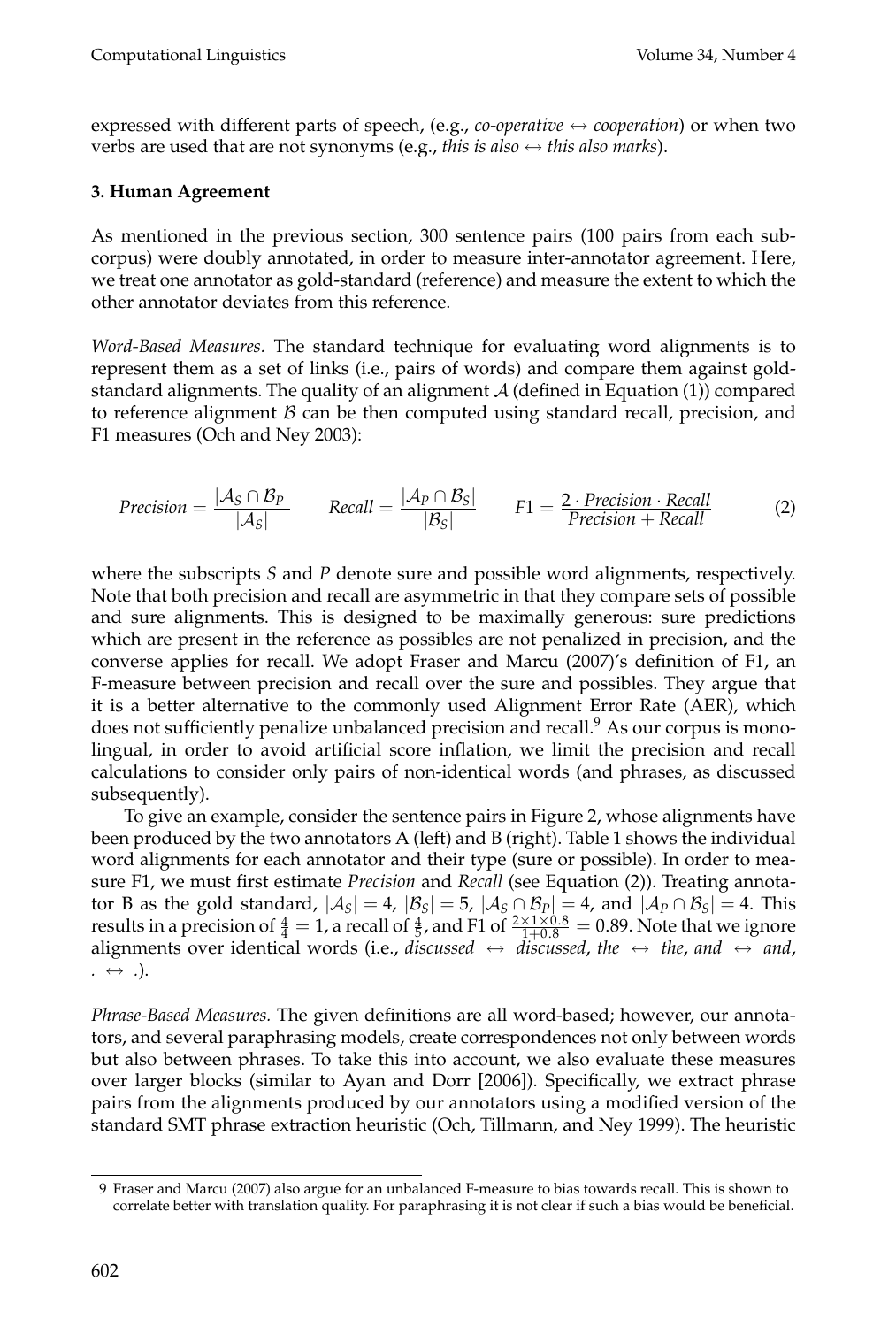

**Figure 2**

Sample sentence pair showing the word alignments from two annotators.

extracts all phrase pairs *consistent* with the word alignment. These include phrase pairs whose words are aligned to each other or nothing, but not to words outside the phrase boundaries.<sup>10</sup> The phrase extraction heuristic creates masses of phrase pairs, many of which are of dubious quality. This is often due to the inclusion of unaligned words or simply to the extraction of overly-large phrase pairs which might be better decomposed into smaller units. For our purposes we wish to be maximally conservative in how we process the data, and therefore we do not extract phrase pairs with unaligned words on their boundaries.

Figure 3 illustrates the types of phrase pairs our extraction heuristic permits. Here, the pair *and reached*  $\leftrightarrow$  *and arrived at* is consistent with the word alignment. In contrast, the pair *and reached*  $\leftrightarrow$  *and arrived* isn't; there is an alignment outside the hypothetical phrase boundary which is not accounted for (*reached* is also aligned to *at*). The phrase pair *and reached an*  $\leftrightarrow$  *and arrived at* is consistent with the word alignment; however it has an unaligned word (i.e., *an*) on the phrase boundary, which we disallow.

Our phrase extraction procedure distinguishes between two types of phrase pairs: **atomic**, that is, the smallest possible phrase pairs, and **composite**, which can be created by combining smaller phrase pairs. For example, the phrase pair *and reached*  $\leftrightarrow$  *and arrived at* in Figure 3 is composite, as it can be decomposed into *and*  $\leftrightarrow$  *and* and *reached* ↔ *arrived at*. Table 2 shows the atomic and composite phrase pairs extracted fromthe possible alignments produced by annotators A and B for the sentence pair in Figure 2.

We compute recall, precision, and F1 over the phrase pairs extracted from the word alignments as follows:

$$
Precision = \frac{|\mathcal{A}_{atom}^p \cap \mathcal{B}^p|}{|\mathcal{A}_{atom}^p|} \quad Recall = \frac{|\mathcal{A}^p \cap \mathcal{B}_{atom}^p|}{|\mathcal{B}_{atom}^p|} \quad F1 = \frac{2 \cdot Precision \cdot Recall}{Precision + Recall} \tag{3}
$$

<sup>10</sup> The term *phrase* is not used here in the linguistic sense; many extracted phrases will not be constituents.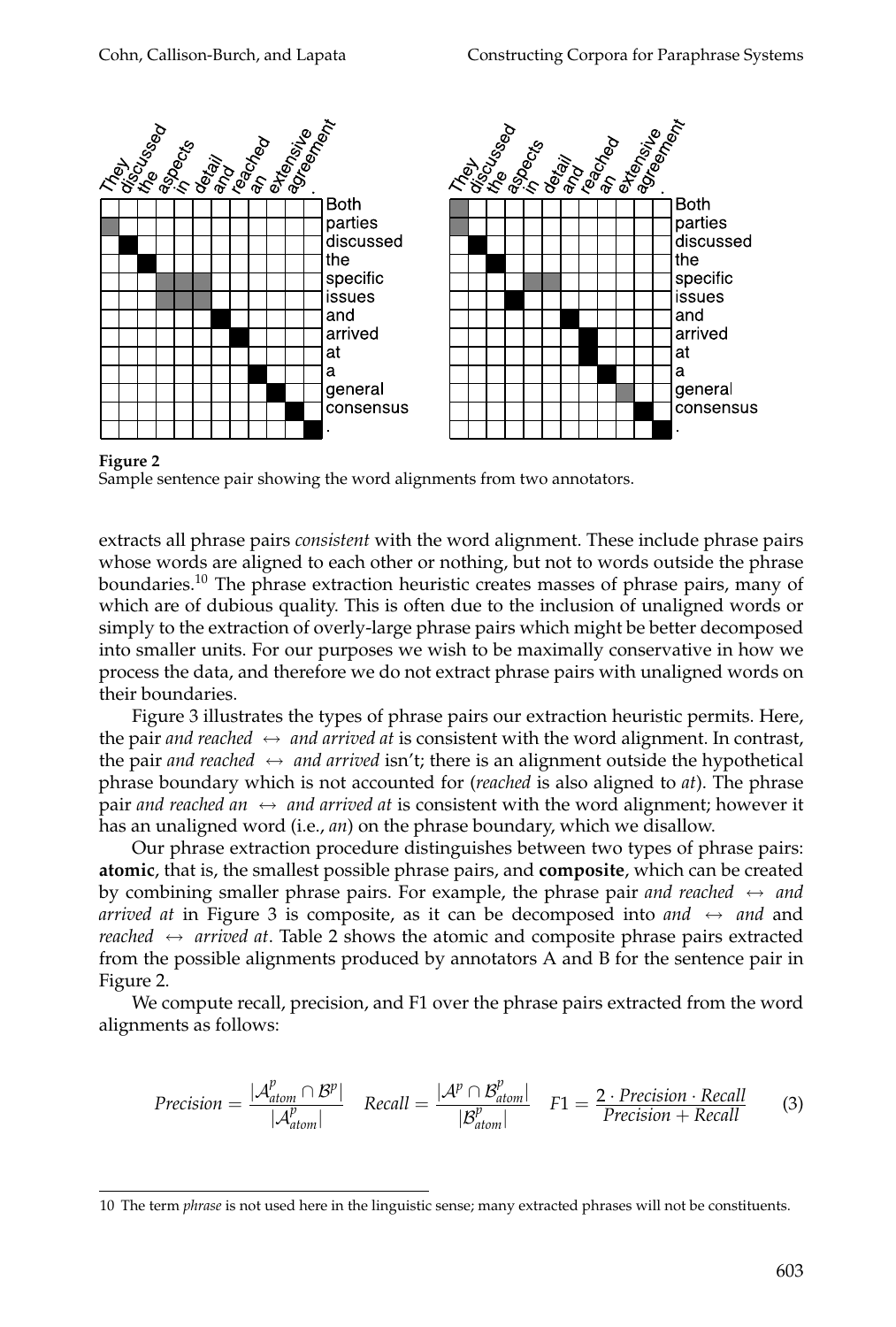#### **Table 1**

Single word pairs specified by the word alignments from Figure 2, for two annotators, A and B. The column entries specify the alignment type for each annotator, either sure (S) or possible (P). Dashes indicate that the word pair was not predicted by the annotator. *Italics* denote lexically identical word pairs.

|           | Word alignments       |           | A                        | B           |  |
|-----------|-----------------------|-----------|--------------------------|-------------|--|
| they      | $\longleftrightarrow$ | both      |                          | P           |  |
| they      | $\longleftrightarrow$ | parties   | $\mathbf P$              | P           |  |
| discussed | $\longleftrightarrow$ | discussed | $\cal S$                 | S           |  |
| the       | $\longleftrightarrow$ | the       | $\cal S$                 | S           |  |
| aspects   | $\longleftrightarrow$ | specific  | ${\bf P}$                | -           |  |
| in        | $\longleftrightarrow$ | specific  | ${\bf P}$                | P           |  |
| detail    | $\longleftrightarrow$ | specific  | $\mathbf{P}$             | P           |  |
| aspects   | $\longleftrightarrow$ | issues    | ${\bf P}$                | S           |  |
| in        | $\longleftrightarrow$ | issues    | $\mathbf P$              |             |  |
| detail    | $\longleftrightarrow$ | issues    | ${\bf P}$                |             |  |
| and       | $\longleftrightarrow$ | and       | $\cal S$                 | S           |  |
| reached   | $\longleftrightarrow$ | arrived   | S                        | S           |  |
| reached   | $\longleftrightarrow$ | at        | $\overline{\phantom{0}}$ | S           |  |
| an        | $\longleftrightarrow$ | a         | S                        | S           |  |
| extensive | $\longleftrightarrow$ | general   | S                        | $\mathbf P$ |  |
| agreement | $\longleftrightarrow$ | consensus | S                        | S           |  |
| $\bullet$ | $\longleftrightarrow$ |           | S                        | S           |  |



### **Figure 3**

Validity of phrase pairs according to the phrase extraction heuristic. Only the leftmost phrase pair is valid. The others are inconsistent with the alignment or have an unaligned word on a boundary, respectively, indicated by a cross.

where  $A^p$  and  $B^p$  are the predicted and reference phrase pairs, respectively, and the *atom* subscript denotes the subset of atomic phrase pairs,  $A_{atom}^p \subseteq A^p$ . As shown in Equation (3) we measure precision and recall between atomic phrase pairs and the full space of atomic and composite phrase pairs. This ensures that we do not multiply reward composite phrase pair combinations,<sup>11</sup> while also not unduly penalizing non-matching phrase pairs which are composed of atomic phrase pairs in

<sup>11</sup> This contrasts with Ayan and Dorr (2006), who use all phrase pairs up to a given size, and therefore might multiply count phrase pairs.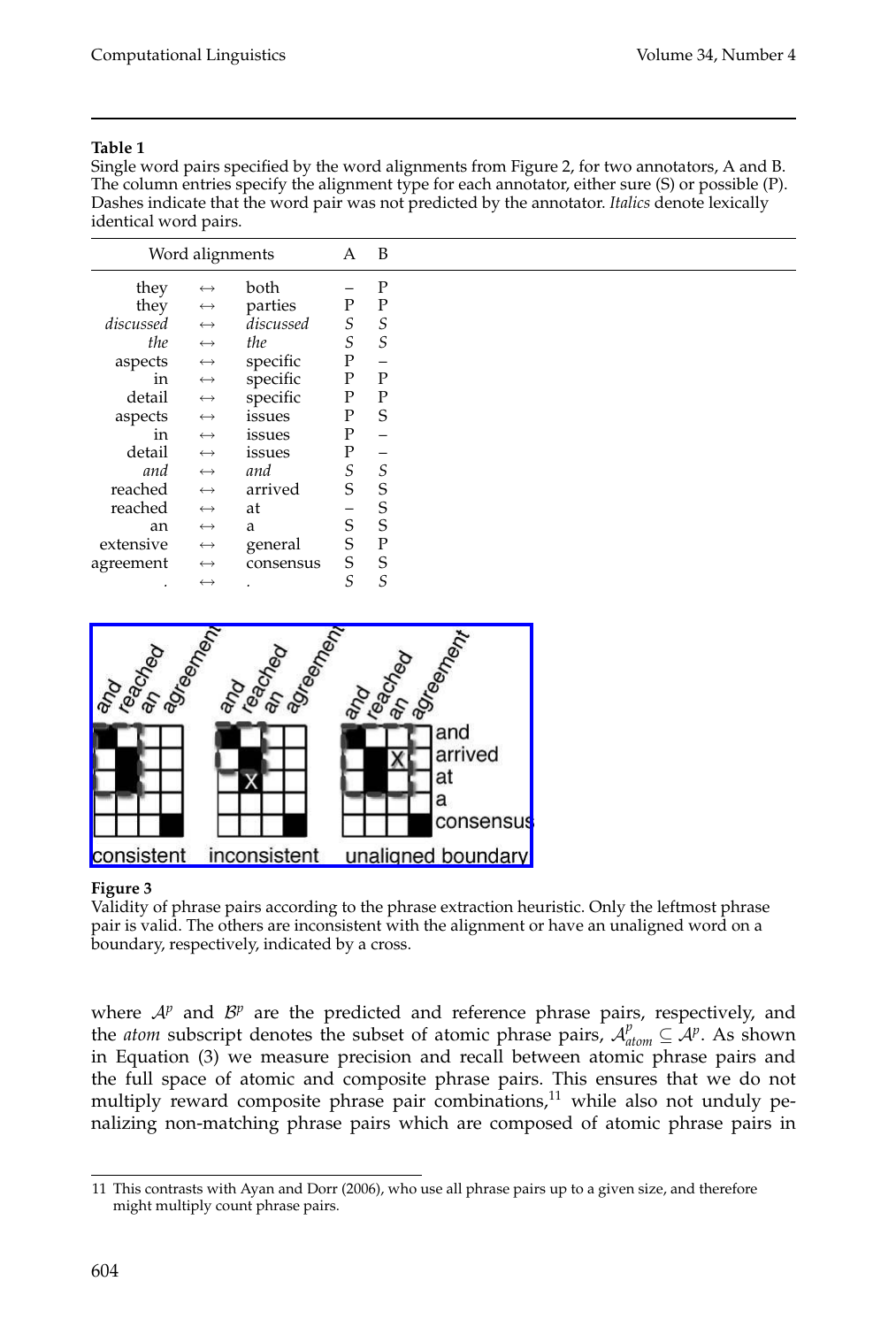#### **Table 2**

Phrase pairs are specified by the word alignments from Figure 2, using the possible alignments. The entire set of atomic phrase pairs for either annotator (labeled A or B) and a selection of the remaining 57 composite phrase pairs are shown. The *italics* denote lexically identical phrase pairs. ∗This phrase pair is atomic in A but composite in B.

|                                                                     | Atomic phrase pairs   | А                          | B                 |                          |  |
|---------------------------------------------------------------------|-----------------------|----------------------------|-------------------|--------------------------|--|
| they                                                                | $\longleftrightarrow$ | parties                    | P                 |                          |  |
| they                                                                | $\longleftrightarrow$ | both parties               |                   | $\mathbf P$              |  |
| discussed                                                           | $\leftrightarrow$     | discussed                  | $\mathcal{S}_{0}$ | $\cal S$                 |  |
| the                                                                 | $\longleftrightarrow$ | the                        | $\mathcal{S}_{0}$ | $\mathcal{S}_{0}$        |  |
| aspects in detail                                                   | $\longleftrightarrow$ | specific issues            | $\overline{P}$    |                          |  |
| in detail                                                           | $\longleftrightarrow$ | specific                   | -                 | $\mathbf P$              |  |
| aspects                                                             | $\longleftrightarrow$ | issues                     |                   | S                        |  |
| and                                                                 | $\longleftrightarrow$ | and                        | $\frac{S}{S}$     | $S_S$                    |  |
| reached                                                             | $\longleftrightarrow$ | arrived                    |                   |                          |  |
| reached                                                             | $\longleftrightarrow$ | arrived at                 | -                 |                          |  |
| reached an                                                          | $\longleftrightarrow$ | arrived at a               | S                 | $P^*$                    |  |
| an                                                                  | $\leftrightarrow$     | a                          | $S_S$             | $\mathbf S$              |  |
| extensive                                                           | $\longleftrightarrow$ | general                    |                   | ${\bf P}$                |  |
| agreement                                                           | $\longleftrightarrow$ | consensus                  |                   | S                        |  |
|                                                                     | $\leftrightarrow$     |                            | $\overline{S}$    | $\mathcal{S}_{0}$        |  |
|                                                                     |                       | Composite phrase pairs     | A                 | B                        |  |
| they discussed                                                      | $\longleftrightarrow$ | both parties discussed     |                   | P                        |  |
| they discussed                                                      | $\longleftrightarrow$ | parties discussed          | $\mathbf P$       |                          |  |
| they discussed the                                                  | $\longleftrightarrow$ | both parties discussed the | $\qquad \qquad -$ | ${\bf P}$                |  |
| they discussed the                                                  | $\longleftrightarrow$ | parties discussed the      | ${\bf P}$         |                          |  |
| they  reached an                                                    | $\longleftrightarrow$ | both parties  arrived at a | ${\bf P}$         | $\overline{\phantom{m}}$ |  |
| the aspects in detail                                               | $\longleftrightarrow$ | the specific issues        | $\mathbf P$       | ${\bf P}$                |  |
| reached an extensive                                                | $\longleftrightarrow$ | arrived at a general       | S<br>S            | $S_S$                    |  |
| general consensus.<br>extensive agreement.<br>$\longleftrightarrow$ |                       |                            |                   |                          |  |
|                                                                     |                       |                            |                   |                          |  |

the reference. Returning to the example in Table 2, with annotator B as the gold standard,  $|A_{atom}^p| = 7$ ,  $|B_{atom}^p| = 8$ ,  $|A_{atom}^p \cap B^p| = 5$ , and  $|A^p \cap B_{atom}^p| = 4$ . Consequently, precision=  $\frac{5}{7}$  = 0.71, recall=  $\frac{4}{8}$  = 0.50, and F1=  $\frac{2 \times 0.71 \times 0.50}{0.71 + 0.50}$  = 0.59. Again we ignore identical phrase pairs.

A potential caveat here concerns the quality of the atomic phrase pairs, which are automatically induced and may not correspond to linguistic intuition. To evaluate this, we had two annotators review a random sample of 166 atomic phrase pairs drawn from the MTC corpus (sure), classifying each phrase pair as correct, incorrect, or uncertain given the sentence pair as context. From this set, 73% were deemed correct, 22% uncertain, and 5% incorrect.<sup>12</sup> Annotators agreed in their decisions 75% of the time (using the Kappa $^{13}$  statistic, their agreement is 0.61). This confirms that the phrase-extraction process produces reliable phrase pairs from our word-aligned data (although we cannot claim that it is exhaustive).

<sup>12</sup> Taking a more conservative position by limiting the proportion of unaligned words within the phrase pair improves these figures monotonically to 90% correct and 0% incorrect (fully aligned phrase pairs).

<sup>13</sup> This Kappa is computed over three nominal categories (correct, incorrect, and uncertain) and should not be confused with the agreement measure we develop in the following section for phrase pairs.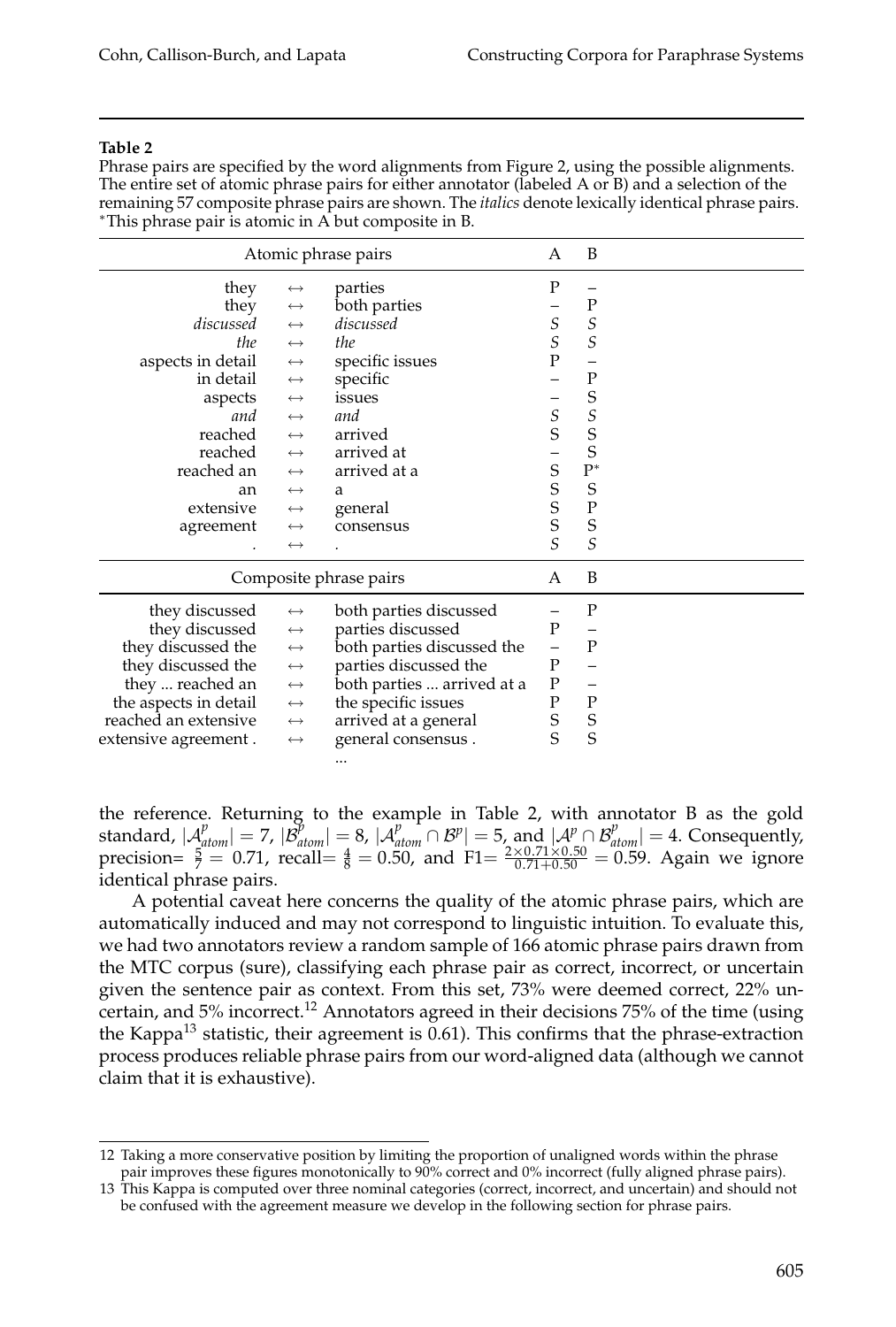*Chance-Corrected Agreement.* Besides precision and recall, inter-annotator agreement is commonly measured using the Kappa statistic (Cohen 1960). Thus is a desirable measure because it is adjusted for agreement due purely to chance:

$$
\kappa = \frac{\Pr(A) - \Pr(E)}{1 - \Pr(E)}\tag{4}
$$

where  $Pr(A)$  is the proportion of times two coders<sup>14</sup> agree, corrected by  $Pr(E)$ , the proportion of times we would expect them to agree by chance.

Kappa is a suitable agreement measure for nominal data. An example would be a classification task, where two coders must assign *n* linguistic instances (e.g., sentences or words) into one of *m* categories. Given this situation, it would be possible for each coder to assign each instance to the same category. Kappa allows us to quantify whether the coders agree with each other about the category membership of each instance. It is relatively straightforward to estimate  $Pr(A)$ —it is the proportion of instances on which the two coders agree. Pr(*E*) requires a model of what would happen if the coders were to assign categories randomly. Under the assumption that coders  $r_1$  and  $r_2$  are independent, the chance of them agreeing on the *j*th category is the product of each of them assigning an instance to that category:  $Pr(C_i|r_1) Pr(C_i|r_2)$ . Chance agreement is then the sum of this product across all categories:  $\Pr(E) = \sum_{j=1}^{m} \Pr(C_j | r_1) \Pr(C_j | r_2)$ . The literature describes two different methods for estimating  $Pr(C_i|r_i)$ . Either a separate distribution is estimated for each coder (Cohen 1960) or the same distribution for all coders (Scott 1955; Fleiss 1971; Siegel and Castellan 1988). We refer the interested reader to Di Eugenio and Glass (2004) and Artstein and Poesio (2008) for a more detailed discussion.

Unfortunately, Kappa is not universally suited to every categorization task. A prime example is structured labeling problems that allow a wide variety of output categories. Importantly, the number and type of categories is not fixed in advance and can vary from instance to instance. In parsing, annotators are given a sentence for which they must specify a tree, of which there is an exponential number in the sentence length. Similarly, in our case the space of possible alignments for a sentence pair is also exponential in the input sentence lengths. Considering these annotations as nominal variables is inappropriate.

Besides, alignments are only an intermediate representation that we have used to facilitate the annotation of paraphrases. Ideally, we would like to measure agreement over the set of phrase pairs which are specified by our annotators (via the word alignments), not the alignment matrices themselves.

Kupper and Hafner (1989) present an alternative measure similar to Kappa that is especially designed for sets of variables:

$$
\hat{C} = \frac{\hat{\pi} - \pi_0}{1 - \pi_0},\tag{5}
$$

where 
$$
\hat{\pi} = \sum_{i=1}^{I} \frac{|A_i \cap B_i|}{\min(|A_i|, |B_i|)},
$$
 and  $\pi_0 = \frac{1}{Ik} \sum_{i} \min(|A_i|, |B_i|)$ 

<sup>14</sup> Kappa has been extended to more than two coders (Fleiss 1971; Bartko and Carpenter 1976). For simplicity's sake our discussion and subsequent examples involve two coders. Also note that we use the term *coder* instead of the more common *rater*. This is because in our task the annotators must identify (a.k.a. code) the paraphrases rather than rate them.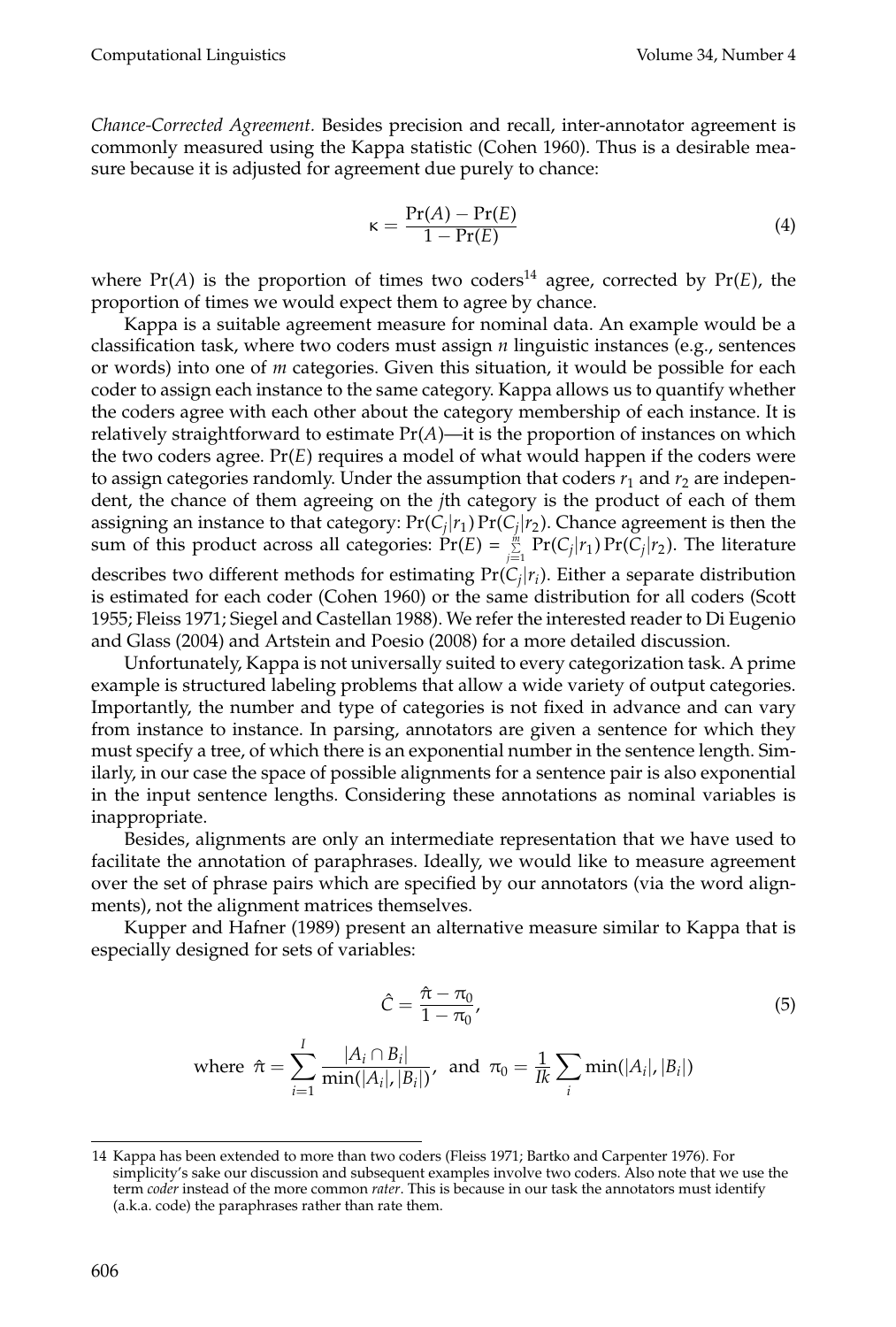Here,  $A_i$  and  $B_i$  are the coders' predictions on sentence pair *i* from our corpus of *I* sentence pairs. Each prediction is a subset of the full space of *k* items. Expression (5) measures the agreement (or concordance) between coders *A* and *B* and follows the general form of Kappa from Equation  $(4)$ , which is defined analogously with  $Pr(A)$  and Pr(*E*) taking the roles of  $\hat{\pi}$  and  $\pi_0$ , but with different definitions.

Kupper and Hafner (1989) developed their agreement measure with medical diagnostic tasks in mind. For example, two physicians classify subjects into  $k = 3$  diagnostic categories and wish to find out whether they agree in their diagnoses. Here, each coder must decide which (possibly empty) subset from *k* categories best describes each subject. The size of *k* is thus invariant with the instance under consideration. This is not true in our case, where *k* will vary across sentence pairs as sentences of different lengths license different numbers of phrase pairs. More critically, the formulation in Equation (5) assumes that items in the set are independent: All subsets of the same cardinality as *k* are equally likely, and no combination is impossible. This independence assumption is inappropriate for the paraphrase annotation task. The phrase extraction heuristic allows each contiguous span in a sentence to be aligned to either zero or one span in the other sentence; that is, nominating a phrase pair precludes the choice of many other possible phrase pairs. Consequently relatively few of the subsets of the full set of possible phrase pairs are valid. Formally, an alignment can specify only  $O(N^2)$  phrase pairs from a total set of  $k = O(N^4)$  possible phrase pairs. This disparity in magnitudes leads to increasingly underestimated  $\hat{\pi}$  for larger *N*, namely,  $\lim_{N\to\infty}\pi_0$  =  $\lim_{N\to\infty} O(N^2)/O(N^4) = 0$ . The end result is an overestimate of  $\hat{C}$  on longer sentences.

For these reasons, we adapt the method of Kupper and Hafner (1989) to account for our highly interdependent item sets. We use  $\hat{C}$  from Equation (5) as our agreement statistic defined over sets of atomic phrase pairs, that is,  $\vec{A} = A_{atom}^p, \vec{B} = B_{atom}^p$ . We redefine  $\pi_0$  as follows:

$$
\pi_0 = \frac{1}{I} \sum_{i=1}^{I} \sum_{\mathcal{A}_{atom}^p} \sum_{\mathcal{B}_{atom}^p} \Pr(\mathcal{A}_{atom}^p) \Pr(\mathcal{B}_{atom}^p) \frac{|\mathcal{A}_{atom}^p \cap \mathcal{B}_{atom}^p|}{\min(|\mathcal{A}_{atom}^p|, |\mathcal{B}_{atom}^p|)}
$$
(6)

where  $A_{atom}^p$  and  $B_{atom}^p$  range over the sets of atomic phrase pairs licensed by sentence pair *i*, and  $Pr(A_{atom}^p)$  and  $Pr(B_{atom}^p)$  are priors over these sets for each annotator. A consequence of dropping the independence assumptions is that calculating  $\pi_0$  is considerably more difficult.

While it may be possible to calculate  $\pi_0$  analytically, this gets increasingly complicated for larger phrase pairs or with an expressive prior. For the sake of flexibility we estimate  $\pi_0$  using Monte Carlo sampling. Specifically, we approximate the full sum by drawing samples from a prior distribution over sets of phrase pairs for each of our annotators ( $Pr(A_{atom}^p)$  and  $Pr(B_{atom}^p)$  in Equation (6)). These samples are then compared using the intersection metric. This is repeated many times and the results are then averaged. More formally:

$$
\hat{\pi}_0 = \frac{1}{I} \sum_{i=1}^{I} \frac{1}{J} \sum_{j=1}^{J} \frac{|\mathcal{A}_{atom}^{p(j)} \cap \mathcal{B}_{atom}^{p(j)}|}{\min(|\mathcal{A}_{atom}^{p(j)}|, |\mathcal{B}_{atom}^{p(j)}|)}
$$
(7)

where for each sentence pair, *i*, we draw *J* samples of pairs of sets of phrase pairs,  $(A_{atom}^p, B_{atom}^p)$ . We use  $J = 1$ , 000, which is ample to give reliable estimates. So far we have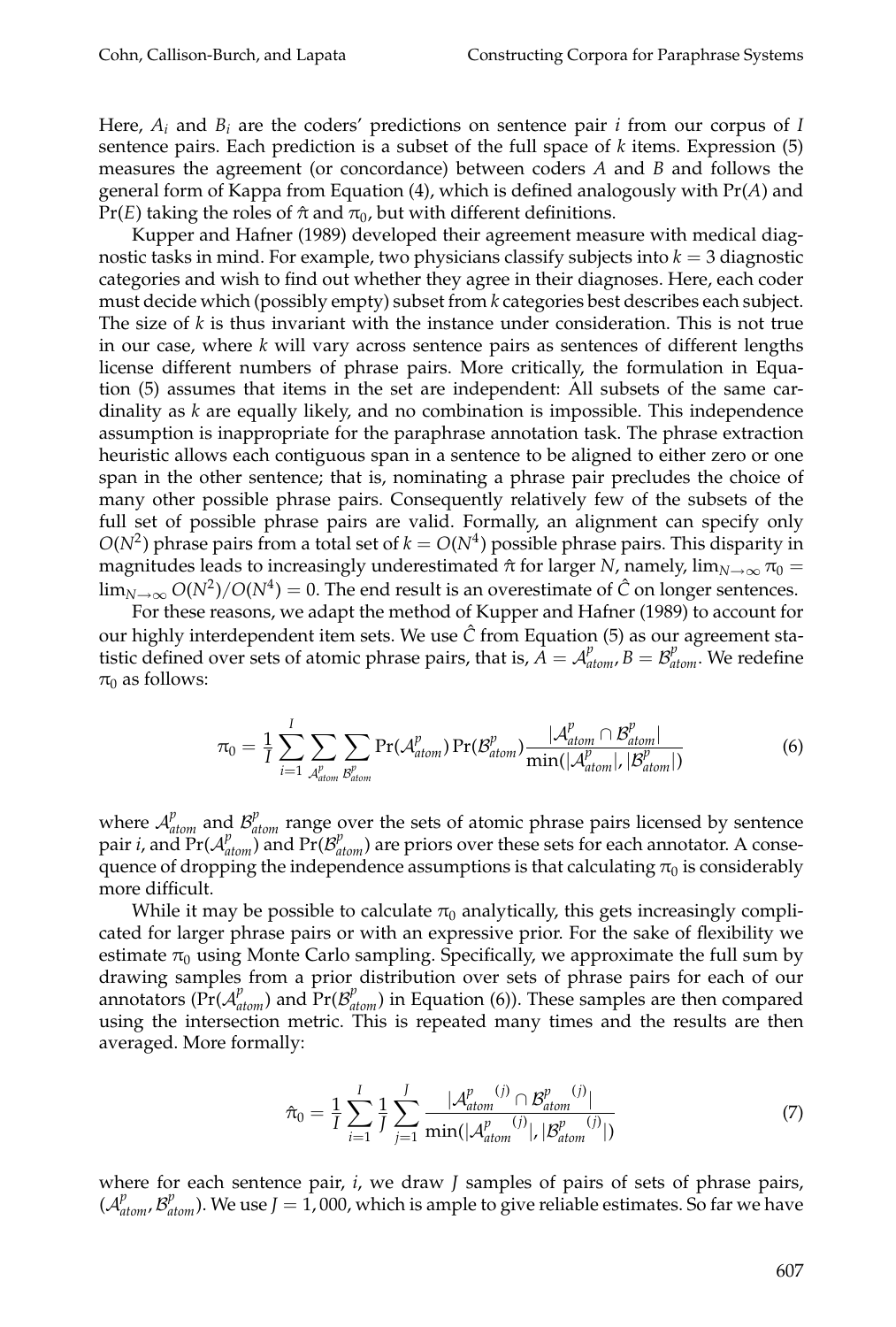not defined how we sample valid sets of phrase pairs. This is done via the word alignments. Recall that the annotators start out with alignments from an automatic wordaligner. Firstly, we develop a distribution to predict how often an annotator changes a cell from the initial alignment matrix. We model the number of changes made with a binomial distribution, that is, each local change is assumed independent and has a fixed probability,  $Pr(\text{edit}|r, N_i, M_i)$  where *r* is the coder and  $N_i$  and  $M_i$  are the sentence lengths. This distribution is fit to each annotator's predictions using a linear function over the combined length of two sentences. Next we sample word alignments. Each sample starts with the automatic alignment, and each cell is changed with probability Pr(*edit*). These changes are binary, swapping alignments for non-alignments and vice versa. Finally, the phrase-extraction heuristic is run over the alignment matrix to produce a set of phrase pairs. This is done for each annotator, *A* and *B*, after which we have a sample,  $(A_{atom}^p, B_{atom}^p)$ . Each sample is then fed into Equation (7). Admittedly, this is not the most accurate prior, as annotators are not just randomly changing the alignment, but instead are influenced by the content expressed by the sentence pair and other factors such as syntactic complexity. However, this prior produces estimates for  $\hat{\pi}_0$  which are several orders of magnitude larger than those using Kupper and Hafner's model of  $\pi_0$ in Equation (5).

We now illustrate the process of measuring chance-corrected agreement,  $\hat{C}$ , with respect to the example in Figure 2. Here,  $|A_{atom}^p| = 7$ ,  $|B_{atom}^p| = 8$ ,  $|A_{atom}^p \cap B_{atom}^p| = 4$ , and therefore  $\hat{\pi} = \frac{4}{7} = 0.571$ . For this sentence our annotators edited eight and nine alignment cells, respectively, of the initial alignment matrix. This translates into  $Pr(\text{edit}|r =$  $A) = \frac{8}{12 \times 13} = 5.13\%$  and  $Pr(edit | r = B) = 5.77\%$ . Given these priors, we run the Monte Carlo sampling process from Equation (7), which results in  $\hat{\pi}_0 = 0.147$ . Combining the agreement estimate,  $\hat{\pi}$ , and chance correction estimate,  $\hat{\pi}_0$ , using Equation (6) results in  $\hat{C} = \frac{0.571 - 0.147}{1 - 0.147} = 0.497.$ 

Now, imagine a hypothetical case where  $\hat{\pi} = \frac{4}{7} = 0.571$  (i.e., the agreement is the same as before), annotator *B* edits nine alignment cells, but annotator *A* chooses not to make any edits. This leads to an increased estimate of  $\hat{\pi}_0 = 0.259$  and a decreased  $\hat{C} = 0.442$ . If both annotators were not to make any edits,  $\hat{\pi}_0 = 1$  and  $\hat{C} = -\infty$ . Interestingly, at the other extreme when  $Pr(\text{edit}|r = A) = Pr(\text{edit}|r = B) = 1$ , agreement is also perfect,  $\hat{\pi}_0 = 1$  and  $\hat{C} = -\infty$ . This is because only one phrase pair can be extracted which consists of the two full sentences.

*Results.* Tables 3 and 4 display agreement statistics on our three corpora using precision, recall, F1, and  $\hat{C}$ . Specifically, we estimate  $\hat{C}$  by aggregating  $\hat{\pi}$  and  $\hat{\pi}_0$  into corpuslevel estimates. Table 3 shows agreement scores for individual words, whereas Table 4 shows agreement for phrase pairs. In both cases the agreement is computed over nonidentical word and phrase pairs which are more likely to correspond to paraphrases. The agreement figures are broken down into possible (Poss) and sure alignments (Sure) for precision and recall.

When agreement is measured over words, our annotators obtain high F1 on all three corpora (MTC, Leagues, and News). Recall on Possibles seems worse on the News corpus when compared to MTC or Leagues. This is to be expected because this corpus was automatically harvested from the Web, and some of its instances may not be representative examples of paraphrases. For example, it is common for one sentence to provide considerably more details than the other, despite the fact that both describe the same event. The annotators in turn have difficulty deciding whether such instances are valid paraphrases. The  $\ddot{C}$  scores for the three corpora are in the same ballpark.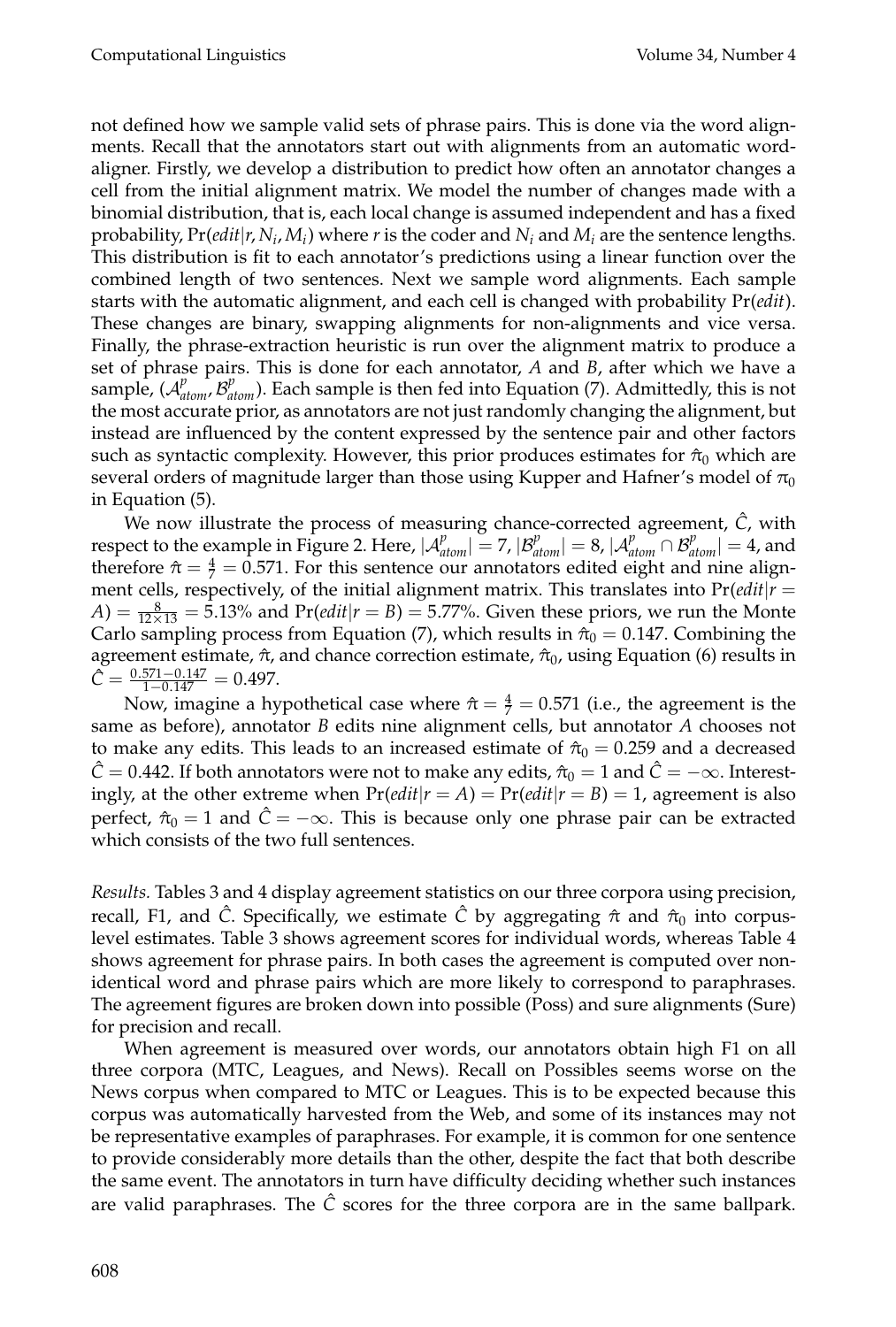#### **Table 3**

Inter-annotator agreement using precision, recall, F1, and  $\hat{C}$ ; the agreement is measured over *words*.

|         | MTC  |      |         | Leagues   |      | <b>News</b> |      |      |
|---------|------|------|---------|-----------|------|-------------|------|------|
| Measure | Poss | Sure | Measure | Poss Sure |      | Measure     | Poss | Sure |
| Prec    | 0.79 | 0.59 | Prec    | 0.85      | 0.73 | Prec        | 0.78 | 0.55 |
| Rec     | 0.77 | 0.73 | Rec     | 0.74      | 0.75 | Rec         | 0.57 | 0.70 |
| F1      | 0.76 |      | F1      | 0.79      |      | F1          |      | 0.74 |
| Ĉ       | 0.85 |      |         | 0.87      |      |             |      | 0.89 |

#### **Table 4**

Inter-annotator agreement using precision, recall, F1, and  $\hat{C}$ ; the agreement is measured over *atomic phrase pairs*.

|         | MTC       |      |         | Leagues   |      | <b>News</b> |      |      |
|---------|-----------|------|---------|-----------|------|-------------|------|------|
| Measure | Poss Sure |      | Measure | Poss Sure |      | Measure     | Poss | Sure |
| Prec    | 0.77      | 0.67 | Prec    | 0.74      | 0.72 | Prec        | 0.72 | 0.68 |
| Rec     | 0.77      | 0.66 | Rec     | 0.77      | 0.73 | Rec         | 0.69 | 0.81 |
| F1      | 0.71      |      | F1      | 0.74      |      | F1          |      | 0.76 |
| Ĉ       | 0.63      |      |         | 0.62      |      |             | 0.53 |      |

Interestingly,  $\hat{C}$  is highest on the News corpus, whereas F1 is lowest. Whereas precision and recall are normalized by the number of predictions from annotators *A* and *B*, respectively,  $\hat{C}$  is normalized by the minimum number of predictions between the two. Therefore, when the predictions are highly divergent,  $\hat{C}$  will paint a rosier picture than F1 (which is the combination of precision and recall). This indeed seems to be the case for the News corpus, where precision and recall have a higher spread in comparison to the other two corpora (see the Poss column in Table 3).

Agreement scores tend to be lower when taking phrases into account (see Table 4). This is expected because annotators are faced with a more complex task; they must generally make more decisions: for example, determining the phrase boundaries and how to align their constituent words. An exception to this trend is the News corpus where the F1 is higher for phrase pairs than for individual word pairs. This is due to the fact that there are many similar sentence pairs in this data. These have many identical words and a few different words. The differences are often in a clump (e.g., person names, verb phrases), rather than distributed throughout the sentence. The annotators tend to block align these and there is a large scope for disagreement. Whereas estimating agreement over words heavily penalizes block differences, when phrases are taken into account in the F1 measure, these are treated more leniently. Note that  $\hat{C}$  is not so lenient, as it measures agreement over the sets of atomic phrase pairs rather than between atomic and composite phrase pairs in the F1 measure. This means that under *C*ˆ, choosing different granularities of phrases will be penalized, but would not have been under the F1 measure.

In Figure 4 we show how  $\hat{C}$  varies with sentence length for our three corpora. Specifically, we plot observed agreement  $\hat{\pi}$ , chance agreement  $\pi_0$ , and  $\hat{C}$  against sentence pairs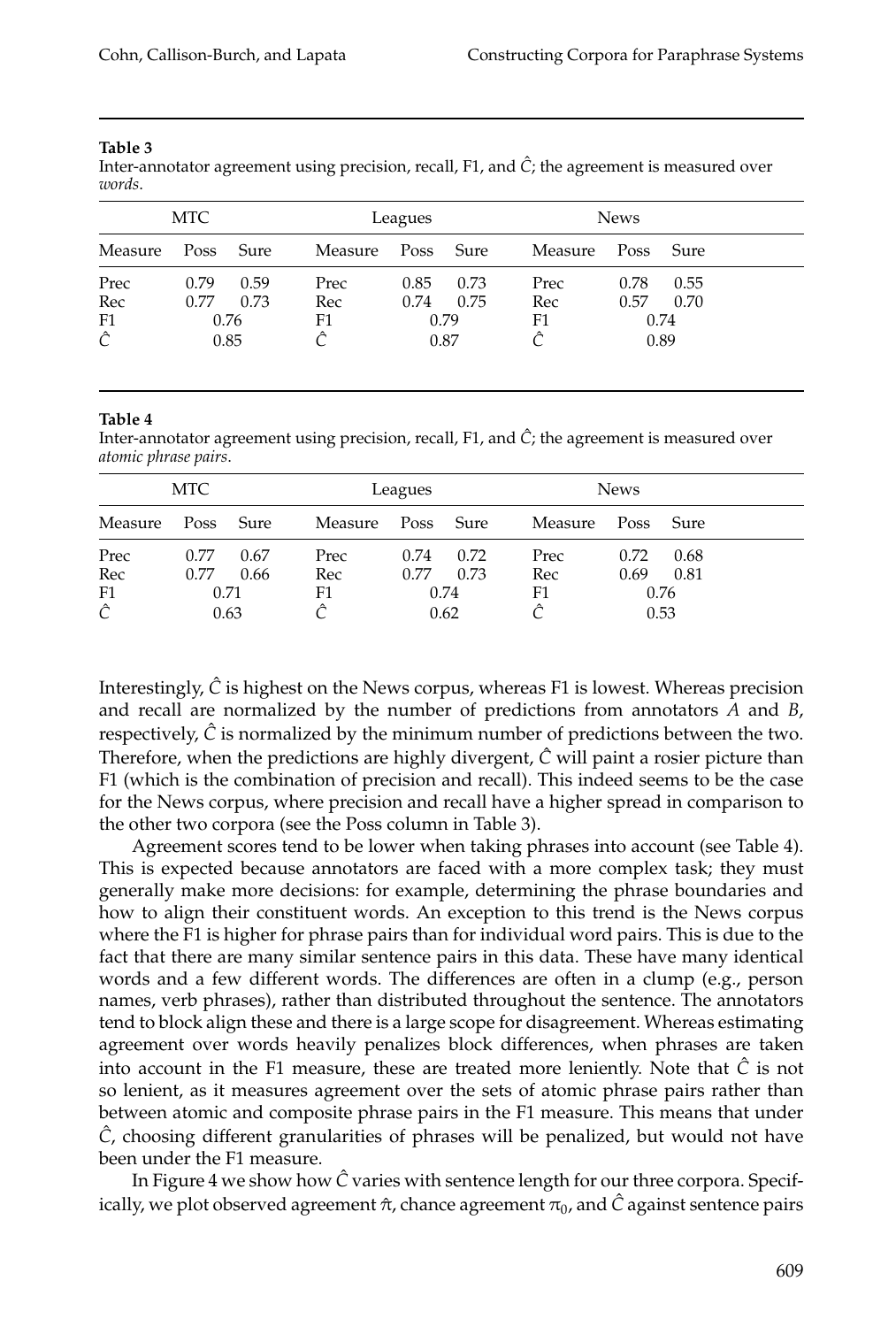

### **Figure 4**

Agreement statistics plotted against sentence length for the three sub-corpora. Each group of three columns correspond to  $\hat{\pi}, \hat{\pi}_0$ , and  $\hat{C}$ , respectively. The statistics were measured over non-identical phrase pairs using all phrase pairs, atomic and composite.

#### **Table 5**

Agreement between automatic Giza++ predicted word alignments and our manually corrected alignments, measured over *atomic phrase pairs*.

|                   | MTC                  |              |                   | Leagues      |                      | <b>News</b>       |              |                      |
|-------------------|----------------------|--------------|-------------------|--------------|----------------------|-------------------|--------------|----------------------|
| Measure           | Poss                 | Sure         | Measure           | Poss Sure    |                      | Measure           | Poss         | Sure                 |
| Prec<br>Rec<br>F1 | 0.58<br>0.42<br>0.53 | 0.55<br>0.49 | Prec<br>Rec<br>F1 | 0.63<br>0.39 | 0.60<br>0.47<br>0.54 | Prec<br>Rec<br>F1 | 0.63<br>0.50 | 0.65<br>0.64<br>0.63 |

binned by (the shorter) sentence length. In all cases we observe that chance agreement is substantially lower than observed agreement for all sentence lengths. We also see that  $\hat{C}$  tends to be higher for shorter sentences. Differences in  $\hat{C}$  across sentence lengths are mostly of small magnitude across all three corpora. This indicates that disagreements may be due to other factors, besides sentence length.

Unfortunately, there are no comparable annotation studies that would allow us to gauge the quality of the obtained agreements. The use of precision, recall, and F1 is widespread in SMT, but these measures evaluate automatic alignments against a gold standard, rather than the agreement between two or more annotators (but see Melamed [1998] for an exception). Nevertheless, we would expect the humans to agree more with each other than with Giza++, given that the latter produces many erroneous word alignments and is not specifically tuned to the paraphrasing task. Table 5 shows agreement between one annotator and  $Giza++$  for atomic phrase pairs.<sup>15</sup> We obtained similar results for the other annotator and with the word-based measures. As can be seen, human–Giza++ agreement is much lower than human–human agreement on all three corpora (compare Tables 5 and 4). Taken together the results in Tables 3–5 show a substantial level of agreement, thus indicating that our definition of paraphrases via word alignments can yield reliable annotations. In the following section we discuss how our corpus can be usefully employed in the study of paraphrasing.

<sup>15</sup> Note that we cannot meaningfully measure *C*ˆ for this data because the Giza++ predictions are already being used to estimate  $\pi_0$  in our formulation. Consequently,  $P(A) = P(B)$  and  $\hat{C}$  is zero.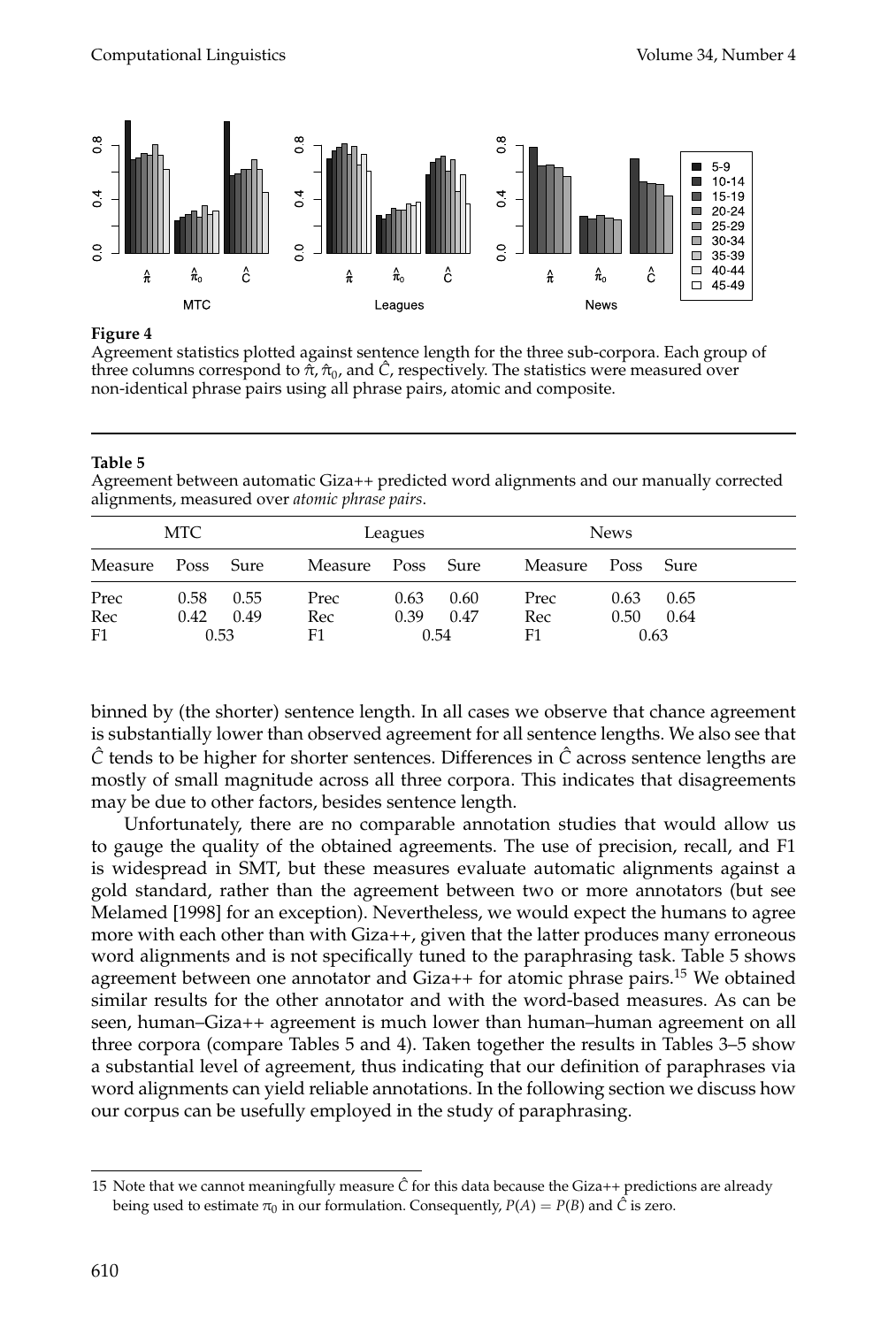# **4. Experiments**

Our annotated corpus can be used in a number of ways to help paraphrase research: for example, to inform the linguistic analysis of paraphrases, as a training set for the development of discriminative paraphrase systems, and as a test set for the automatic evaluation of computational models. Here, we briefly demonstrate some of these uses.

*Paraphrase Modeling.* Much previous research has focused on *lexical* paraphrases (but see Lin and Pantel [2001] and Pang, Knight, and Marcu [2003] for exceptions). We argue that our corpus should support a richer range of *structural* (syntactic) paraphrases. To demonstrate this we have extracted paraphrase rules from our annotations using the grammar induction algorithm from Cohn and Lapata (2007). Briefly, the algorithm extracts tree pairs from word-aligned text by choosing aligned constituents in a pair of equivalent sentences. These pairs are then generalized by factoring out aligned subtrees, thereby resulting in synchronous grammar rules (Aho and Ullman 1969) with variable nodes.

We parsed the MTC corpus with Bikel's (2002) parser and extracted synchronous rules from the gold-standard alignments. A sample of these rules are shown in Figure 5. Here we see three lexical paraphrases, followed by five structural paraphrases. In example 4, *also* is replaced with *moreover* and is moved to the start of the sentence from the pre-verbal position. Examples 5–8 show various reordering operations, where the boxed numbers indicate correspondences between non-terminals in the two sides of the rules.

The synchronous rules in Figure 5 provide insight into the process of paraphrasing at the syntactic level, and also a practical means for developing algorithms for paraphrase *generation*—a task which has received little attention to date. For instance, we could envisage a paraphrase model that transforms parse trees of an input sentence into parse trees that represent a sentential paraphrase of that sentence. Our corpus can be used to learn this mapping using discriminative methods (Cowan, Kučerová, and Collins 2006; Cohn and Lapata 2007).

*Evaluation Set.* As mentioned in Section 1, it is currently difficult to compare competing approaches due to the effort involved in eliciting manual judgments of paraphrase output. Our corpus could fill the role of a gold-standard test set, allowing for automatic evaluation techniques.

Developing measures for automatic paraphrase evaluation is outside the scope of this article. Nevertheless, we illustrate how the corpus can be used for this purpose. For example we could easily measure the precision and recall of an automatic system

| 1              | (NP (CD six) (NNS months)) $\leftrightarrow$ (NP (PDT half) (DT a) (NN year))                                                                                                                                             |
|----------------|---------------------------------------------------------------------------------------------------------------------------------------------------------------------------------------------------------------------------|
| $\overline{2}$ | (NP (JJ United) (NNS Nations)) $\leftrightarrow$ (NN UN)                                                                                                                                                                  |
| 3              | $(ADVP (RB all) (RB over)) \leftrightarrow (ADVP (RB completely))$                                                                                                                                                        |
| 4              | (S NP <sub>[o]</sub> (ADVP (RB also)) $VP_{\overline{11}}$ ( $\overline{2}$ ) $\leftrightarrow$ (S (ADVP (RB moreover)) (, ,) $NP_{\overline{10}}VP_{\overline{11}}$ ( $\overline{2}$ )                                   |
| 5              | $(PP IN_{\overline{[0]}}(\overline{NP DT_{\overline{[1]}}NN_{\overline{[2]}}(NN issue))) \leftrightarrow (NP (NP DT_{\overline{[1]}}(NN issue)) (PP IN_{\overline{[0]}}NP_{\overline{[2]}}))$                             |
| 6              | $(NP\ NP_{\overline{[0]}}(PP\ IN_{\overline{[1]}}(NP\ DT_{\overline{[2]}}NN_{\overline{[3]}}))) \leftrightarrow (PP\ IN_{\overline{[1]}}(NP\ (NP\ DT_{\overline{[2]}}NN_{\overline{[3]}}(POS's))\ NNS_{\overline{[0]}}))$ |
| 7              | $\overline{\text{NPP} \, \text{NP}_{\text{D}} \, \text{(PP (IN of) NP}_{\text{D}})} \leftrightarrow \text{NPP} \text{J}_{\text{D}} \, \text{NNP}_{\text{D}}$                                                              |
|                | $8 (NP (NP (NP NN0 (PO2 S')) J[1] NN[2]) S[3]) \leftrightarrow (NP (NP (DT- the) J[1] NN[2]) (PP (IN by) NP[0]) S[3])$                                                                                                    |

# **Figure 5**

Synchronous grammar rules extracted from the MTC corpus.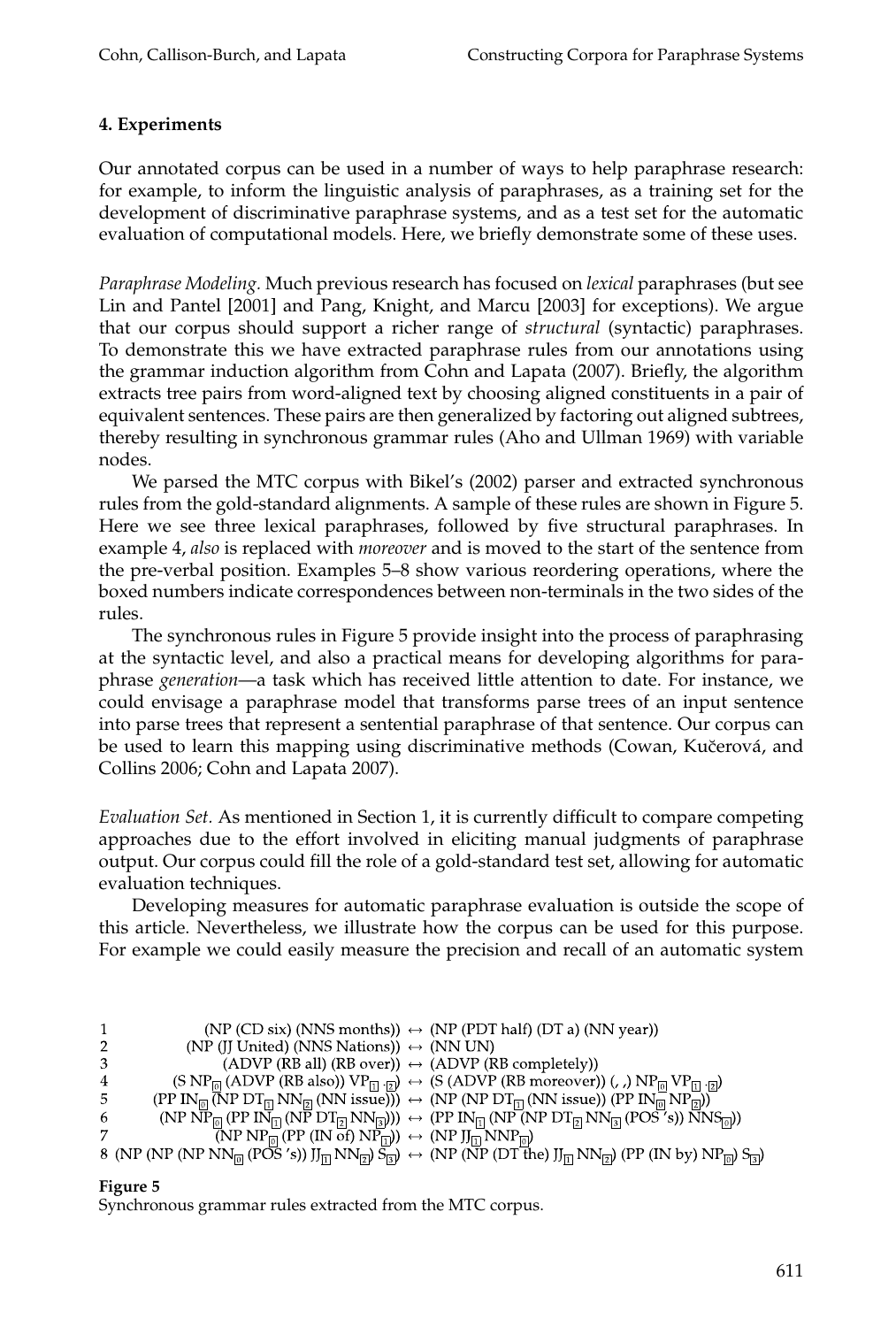against our annotations. Computing precision and recall for an individual system is not perhaps the most meaningful test, considering the large potential for paraphrasing in a given sentence pair. A better evaluation strategy would include a comparison across many systems on the same corpus. We could then rank these systems without, however, paying so much attention to the absolute precision and recall values. We expect these comparisons to yield relatively low numbers for many reasons. First and foremost the task is hard, as shown by our inter-annotator agreement figures in Tables 3 and 4. Secondly, there may be valid paraphrases that the systems identify but are not listed in our gold standard. Thirdly, systems may have different biases, for example, towards producing more lexical or syntactic paraphrases, but our comparison would not take this into account. Despite all these considerations, we believe that comparison against our corpus would treat these systems on an equal footing against the same materials while factoring out nonessential degrees of freedominherent in human elicitation studies (e.g., attention span, task familiarity, background).

We evaluated the performance of two systems against our corpus. Our first system is simply Giza++ trained on the 55, 615 sentence pairs described in Section 4. The second system uses a co-training-based paraphrase extraction algorithm (Barzilay and McKeown 2001). It was also trained on the MTC part 1 corpus, on the same data set used for Giza++, with its default parameters. For each system, we filtered the predicted paraphrases to just those which match part of a sentence pair in the test set. These paraphrases were then compared to the sure phrase pairs extracted from our manually aligned corpus. Giza++'s precision is 55% and recall 49% (see Table 5). The co-training system obtained a precision of 30% and recall of 16%. To confirm the accuracy of the precision estimate, we performed a human evaluation on a sample of 48 of the predicted paraphrases which were treated as errors. Of these, 63% were confirmed as being incorrect and only 20% were acceptable (the remaining were uncertain). The interannotator agreement in Table 4 can be used as an upper bound for precision and recall (precision for Sure phrase pairs is 67% and recall 66%). These results seemto suggest that a hypothetical paraphrase extractor based on automatic word alignments would obtain performance superior to the co-training approach. However, we must bear in mind that the co-training system is highly parametrized and was not specifically tuned to our data set.

# **5. Conclusions**

In this article we have presented a human-annotated paraphrase corpus and argued that it can be usefully employed for the evaluation and modeling of paraphrases. We have defined paraphrases as word alignments in a corpus containing pairs of equivalent sentences and shown that these can be reliably identified by annotators. In measuring agreement, we used the standard measures of precision, recall, and F1, but also proposed a novel formulation of chance-corrected agreement for word (and phrase) alignments. Beyond alignment, our formulation could be applied to other structured tasks including parsing and sequence labeling.

The uses of the corpus are many and varied. It can serve as a test set for evaluating the precision and recall of paraphrase induction systems trained on parallel monolingual corpora. The corpus could be further used to develop new evaluation metrics for paraphrase acquisition or novel paraphrasing models. An exciting avenue for future research concerns paraphrase *prediction*, that is, determining when and how to paraphrase single sentence input. Because our corpus contains paraphrase annotations at the sentence level, it could provide a natural test-bed for prediction algorithms.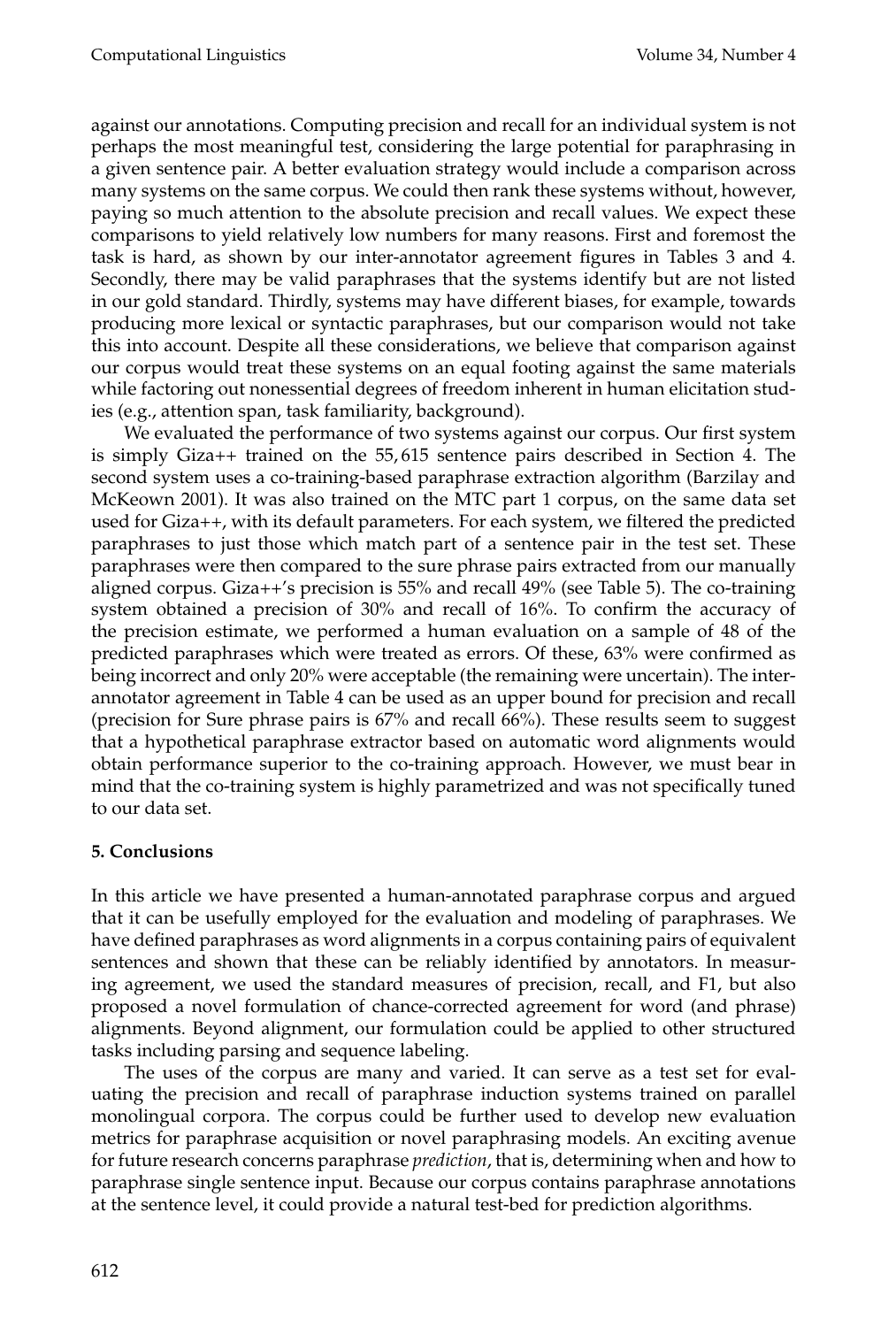#### **Acknowledgments**

The authors acknowledge the support of the EPSRC (Cohn, grant GR / T04557/01; Lapata, grant  $\overline{GR}/T04540/01$ , the National Science Foundation (Callison-Burch, grant IIS-071344), and the EuroMatrix project (Callison-Burch) funded by the European Commission (6th Framework Programme). We are grateful to our annotators Vasilis Karaiskos and Tom Segler. Thanks to Regina Barzilay for providing us the output of her system on our data and to the anonymous referees whose feedback helped to substantially improve the present article.

#### **References**

- Aho, A. V. and J. D. Ullman. 1969. Syntax directed translations and the pushdown assembler. *Journal of Compute System Sciences*, 3(1):37–56.
- Artstein, Ron and Massimo Poesio. 2008. Inter-coder agreement for Computational Linguistics. *Computational Linguistics*.
- Ayan, Necip Fazil and Bonnie J. Dorr. 2006. Going beyond AER: An extensive analysis of word alignments and their impact on MT. In *Proceedings of the 21st International Conference on Computational Linguistics and 44th Annual Meeting of the Association for Computational Linguistics*, pages 9–16, Sydney.
- Bannard, Colin and Chris Callison-Burch. 2005. Paraphrasing with bilingual parallel corpora. In *Proceedings of the 43rd Annual Meeting of the Association for Computational Linguistics*, pages 597–604, Ann Arbor, MI.
- Bartko, John J. and William T. Carpenter. 1976. On the methods and theory of reliability. *Journal of Nervous and Mental Disease*, 163(5):307–317.
- Barzilay, Regina. 2003. *Information Fusion for Multi-Document Summarization: Paraphrasing and Generation*. Ph.D. thesis, Columbia University, New York, NY.
- Barzilay, Regina and Noemie Elhadad. 2003. Sentence alignment for monolingual comparable corpora. In *Proceedings of the Conference on Empirical Methods in Natural Language Processing*, pages 25–32, Sapporo.
- Barzilay, Regina and Lillian Lee. 2003. Learning to paraphrase: An unsupervised approach using multiple-sequence alignment. In *Proceedings of the Human Language Technology Conference and the Annual Meeting of the North American Chapter of the Association for Computational Linguistics*, pages 16–23, Edmonton.
- Barzilay, Regina and Kathy McKeown. 2001. Extracting paraphrases from a parallel corpus. In *Proceedings of the 39th Annual Meeting of the Association for Computational Linguistics*, pages 50–57, Toulouse.
- Bikel, Daniel. 2002. Design of a multi-lingual, parallel-processing statistical parsing engine. In *Proceedings of the Human Language Technology Conference*, pages 24–27, San Diego, CA.
- Brown, Peter F., Stephen A. Della-Pietra, Vincent J. Della-Pietra, and Robert L. Mercer. 1993. The mathematics of statistical machine translation: Parameter estimation. *Computational Linguistics*, 19(2):263–311.
- Callison-Burch, Chris. 2007. *Paraphrasing and Translation*. Ph.D. thesis, University of Edinburgh, Edinburgh, Scotland.
- Callison-Burch, Chris, Philipp Koehn, and Miles Osborne. 2006. Improved statistical machine translation using paraphrases. In *Proceedings of the Human Language Technology Conference and Annual Meeting of the North American Chapter of the Association for Computational Linguistics*, pages 17–24, New York, NY.
- Cohen, J. 1960. A coefficient of agreement for nominal scales. *Educational and Psychological Measurement*, 20:37–46.
- Cohn, Trevor and Mirella Lapata. 2007. Large margin synchronous generation and its application to sentence compression. In *Proceedings of the Conference on Empirical Methods in Natural Language Processing and on Computational Natural Language Learning*, pages 73–82, Prague.
- Cowan, Brooke, Ivona Kučerová, and Michael Collins. 2006. A discriminative model for tree-to-tree translation. In *Proceedings of the 2006 Conference on Empirical Methods in Natural Language Processing*, pages 232–241, Sydney.
- Daumé III, Hal and Daniel Marcu. 2004. A phrase-based HMM approach to document/abstract alignment. In *Proceedings of the 2004 Conference on Empirical Methods in Natural Language Processing*, pages 119–126, Barcelona.
- Di Eugenio, Barbara and Michael Glass. 2004. The kappa statistic: A second look. *Computational Linguistics*, 30(1):95–101.
- Dolan, William, Chris Quirk, and Chris Brockett. 2004. Unsupervised construction of large paraphrase corpora: Exploiting massively parallel news sources. In *Proceedings of the 20th International Conference on Computational Linguistics*, pages 350–356, Geneva.